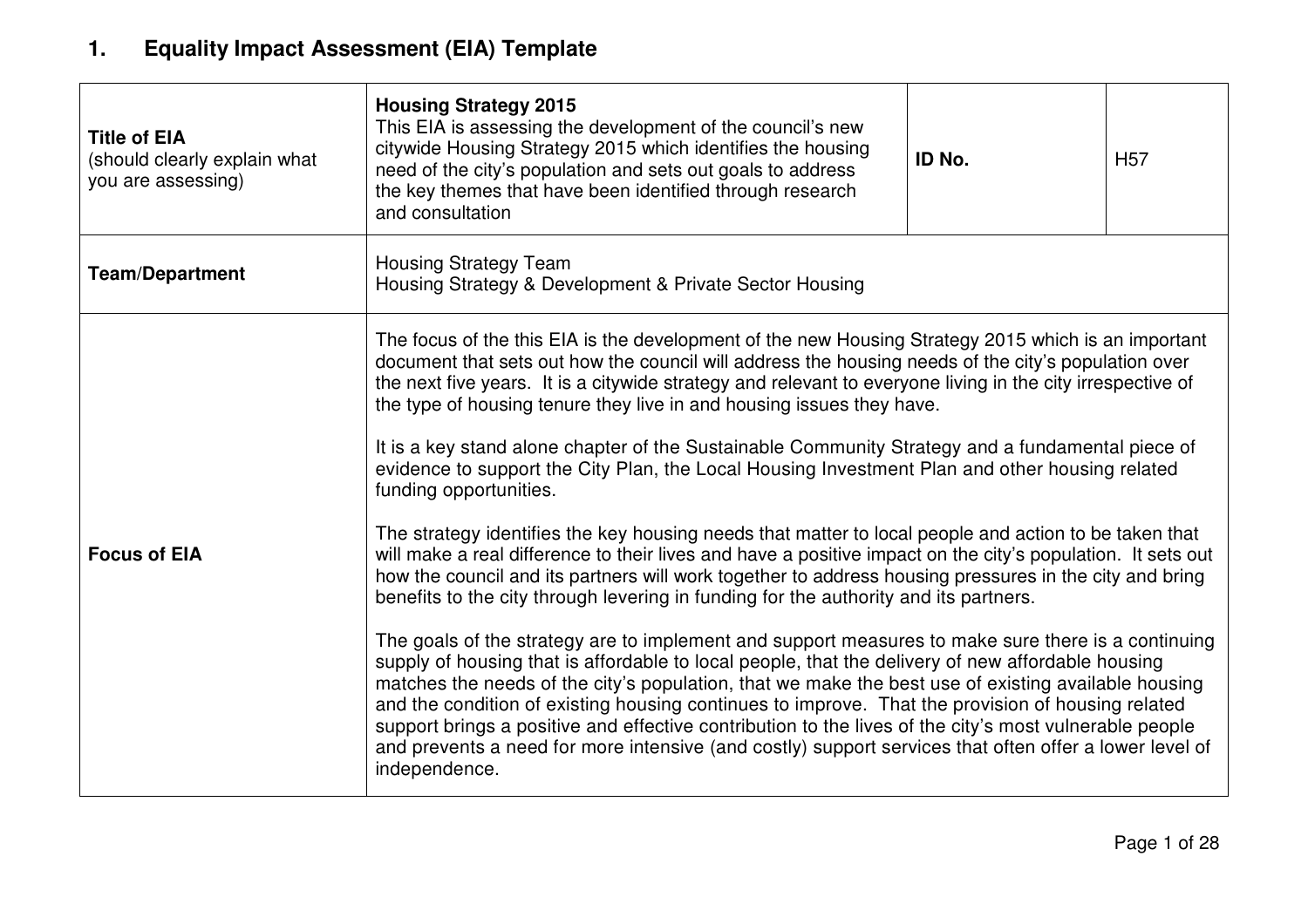|                          | <b>Summary of data about</b><br>your service-users<br>and/or staff                                                                                                                                                                                                                                                                                           | <b>Summary of service-</b><br>user and/or staff<br>feedback                                                                                                                                                                                                                        | <b>Impacts identified from</b><br>data and feedback<br>(actual and potential)                                                                                                                                                                                                                                                                   | All potential actions to:<br>· advance equality of<br>opportunity,<br>· eliminate<br>discrimination, and<br>· foster good relations                                                                                                                                                                                                              |
|--------------------------|--------------------------------------------------------------------------------------------------------------------------------------------------------------------------------------------------------------------------------------------------------------------------------------------------------------------------------------------------------------|------------------------------------------------------------------------------------------------------------------------------------------------------------------------------------------------------------------------------------------------------------------------------------|-------------------------------------------------------------------------------------------------------------------------------------------------------------------------------------------------------------------------------------------------------------------------------------------------------------------------------------------------|--------------------------------------------------------------------------------------------------------------------------------------------------------------------------------------------------------------------------------------------------------------------------------------------------------------------------------------------------|
| <b>General Notes</b>     | An extensive analysis of<br>housing related data to<br>help develop the strategy<br>has been produced. Key<br>points are included<br>below, but please see<br>the Housing Strategy<br><b>2015 Supporting Data</b><br><b>Analysis and Housing</b><br><b>Strategy 2015 Family</b><br><b>Housing Supporting</b><br><b>Data Analysis for more</b><br>information | An extensive<br>consultation process was<br>carried out to help<br>develop the strategy.<br>Key points are included<br>below, but please see<br>the Housing Strategy<br><b>2015 Consultation</b><br><b>Report</b> for more<br>information                                          | An extensive analysis of<br>housing related data to<br>help develop the strategy<br>has been produced. Key<br>points are included below,<br>but please see the<br><b>Supporting Data</b><br>Analysis, Family<br><b>Housing Supporting Data</b><br><b>Analysis and</b><br><b>Consultation Report for</b><br>more information                     | These actions have been<br>used to develop the<br><b>Housing Strategy 2015</b><br><b>Action Plan within the</b><br>new strategy                                                                                                                                                                                                                  |
| Age (people of all ages) | Accepted as homeless in<br>2013/14<br>141 (28%) aged 16-<br>24<br>273 (54%) aged 25-<br>44<br>70 (14%) aged 45-59<br>$\bullet$<br>9 (2%) aged 60-64<br>5 (1%) aged 75 and<br>over<br>On the housing register<br>on 17 August 2014 -<br>2483 (12.7%) aged                                                                                                     | Need for appropriate<br>allocations to social<br>rented sheltered<br>Older people living in<br>inappropriate housing in<br>the private rented sector<br>Assistance to downsize<br>Improve the quality of<br>student housing<br>Consultees include:<br>Housing support<br>$\bullet$ | Younger people are more<br>likely to find themselves<br>homeless than people<br>aged 45 and above<br>Poor housing conditions<br>can have Impact on the<br>health and wellbeing of low<br>income households, older<br>people and students<br>Older households under-<br>occupying housing often in<br>poor condition - asset rich<br>/ cash poor | Improve house conditions<br>across e.g. work with<br>private sector landlords,<br>continue to achieve 100%<br>decency in social rented<br>Extend the Houses in<br><b>Multiple Occupation</b><br>additional licensing<br>scheme across other<br>areas of the city<br>Continue to expand<br>affordable housing supply<br>for both rent and shared- |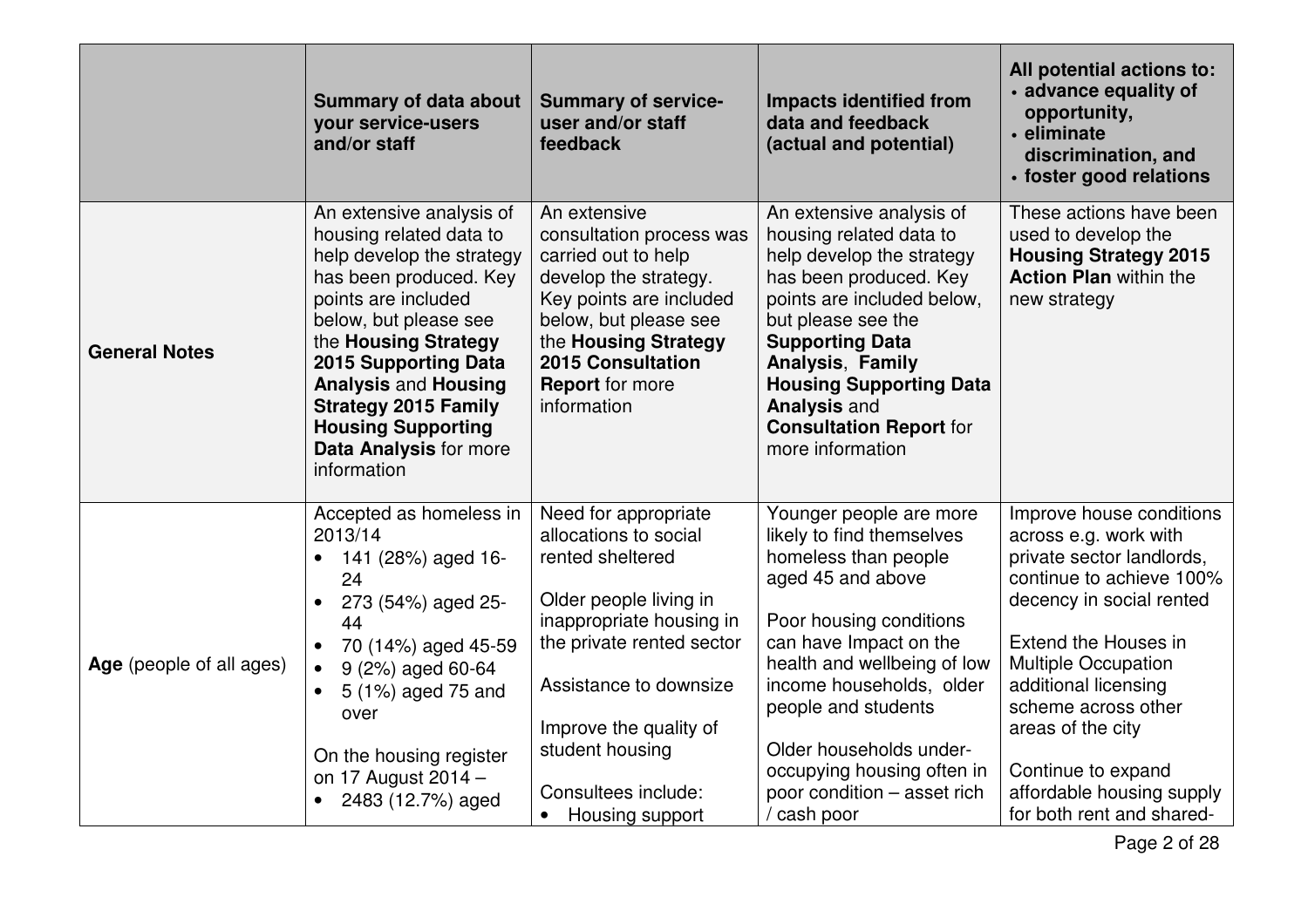| <b>Summary of data about</b><br>your service-users<br>and/or staff                                                                                                                                                                                                                                                                                                                                                                                                                      | <b>Summary of service-</b><br>user and/or staff<br>feedback                                                                                           | <b>Impacts identified from</b><br>data and feedback<br>(actual and potential)                                                                                                                                                                                                                                                                                                                       | All potential actions to:<br>· advance equality of<br>opportunity,<br>• eliminate<br>discrimination, and<br>· foster good relations                                                                                                                                               |
|-----------------------------------------------------------------------------------------------------------------------------------------------------------------------------------------------------------------------------------------------------------------------------------------------------------------------------------------------------------------------------------------------------------------------------------------------------------------------------------------|-------------------------------------------------------------------------------------------------------------------------------------------------------|-----------------------------------------------------------------------------------------------------------------------------------------------------------------------------------------------------------------------------------------------------------------------------------------------------------------------------------------------------------------------------------------------------|-----------------------------------------------------------------------------------------------------------------------------------------------------------------------------------------------------------------------------------------------------------------------------------|
| 60 and over,<br>1083 (5.5%) aged 50-<br>$\bullet$<br>54,<br>901 (4.5%) aged 55-<br>59,<br>15125 (77.2%) aged<br>$\bullet$<br>under 50.<br>Lets to households on<br>housing register 2013/14<br>120 (16.7%) aged 60<br>and over,<br>40 (5.6%) aged 50-<br>54,<br>47 (6.5%) aged 55-59<br>$\bullet$<br>511 (71.2%) aged<br>$\bullet$<br>under 50<br>15% of people in receipt<br>of housing related<br>support are young<br>people, 42.1% are older<br>people, 0.5% are<br>teenage parents | services<br>Older people's<br>$\bullet$<br>council<br>Student union<br>$\bullet$<br>Age friendly city<br>$\bullet$<br>group / network<br>Universities | Older households under-<br>occupying in social rented<br>sector may find transferring<br>difficult e.g. unable to<br>cope, not find a suitable<br>location<br>Working age households<br>on benefits under-<br>occupying rented homes<br>are penalised under<br>welfare reform<br>The cost to rent or buy in<br>the city is too expensive to<br>people on low incomes<br>affecting the young and old | ownership<br>Continue to provide<br>housing related support<br>to the city's most<br>vulnerable people e.g.<br>homeless, teenage<br>parents<br>Continue to acquire<br>suitable temporary<br>accommodation<br>Continued funding for<br>targeted Tenants<br><b>Incentive Scheme</b> |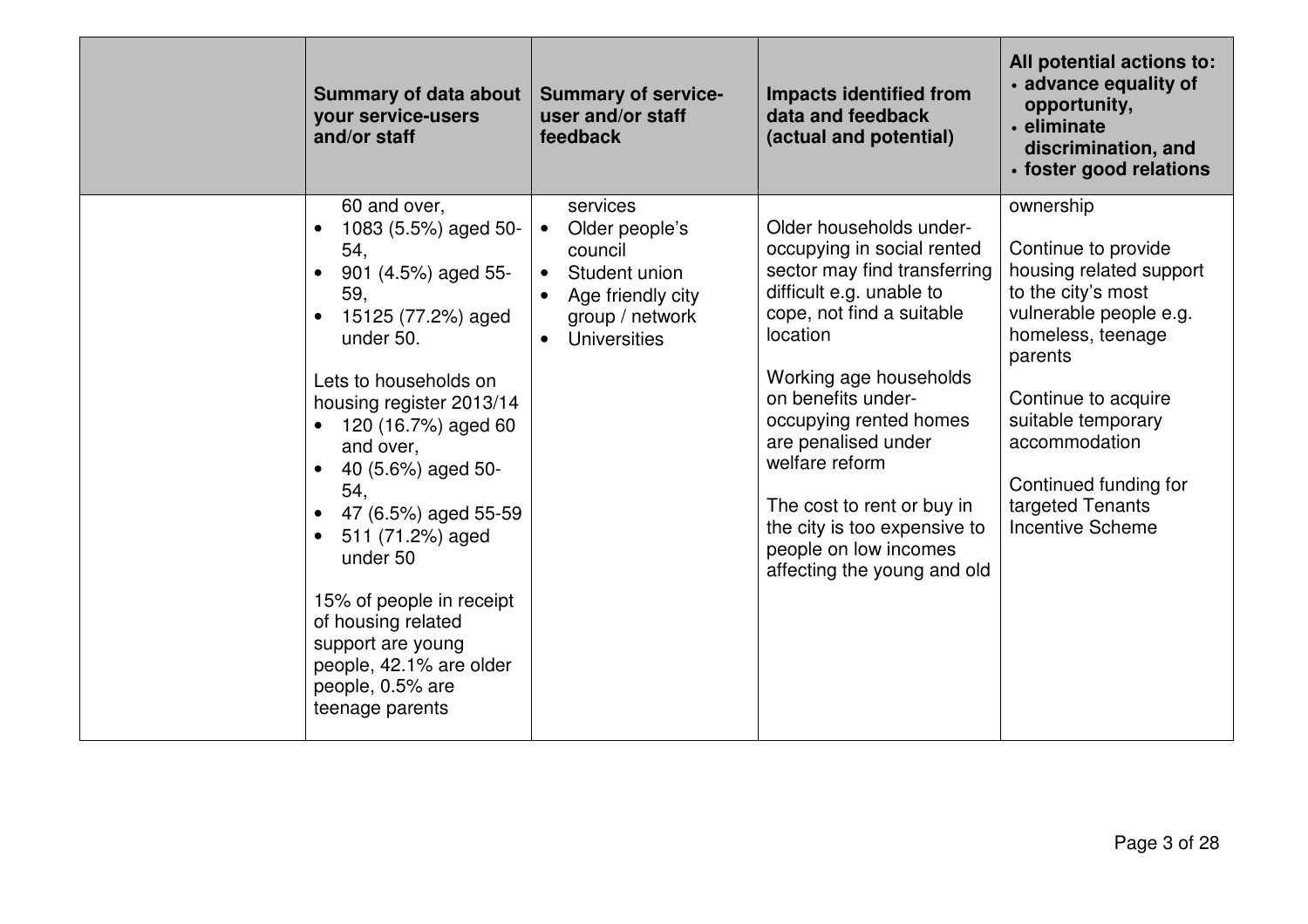|                                                 | <b>Summary of data about</b><br>your service-users<br>and/or staff | <b>Summary of service-</b><br>user and/or staff<br>feedback | <b>Impacts identified from</b><br>data and feedback<br>(actual and potential) | All potential actions to:<br>· advance equality of<br>opportunity,<br>• eliminate<br>discrimination, and<br>· foster good relations |
|-------------------------------------------------|--------------------------------------------------------------------|-------------------------------------------------------------|-------------------------------------------------------------------------------|-------------------------------------------------------------------------------------------------------------------------------------|
|                                                 | 0.4% of people in receipt                                          | Lack of suitable housing                                    | Overcrowding due to                                                           | Work with developers                                                                                                                |
|                                                 | of housing related                                                 | supply for those with                                       | shortage of suitable                                                          | maximise opportunities to                                                                                                           |
|                                                 | support had a physical or<br>sensory disability                    | disabilities (particularly<br>family housing)               | accommodation                                                                 | provide adapted homes                                                                                                               |
|                                                 |                                                                    |                                                             | Living in unsuitable                                                          | Target adaptations for                                                                                                              |
|                                                 | 4.9% of people in receipt                                          | <b>Issues around access</b>                                 | accommodation                                                                 | home owners living in                                                                                                               |
|                                                 | of housing related                                                 |                                                             |                                                                               | suitable properties                                                                                                                 |
|                                                 | support suffered mental                                            | Isolation on urban fringe                                   | Households on housing                                                         |                                                                                                                                     |
| <b>Disability</b> (a person is                  | health                                                             | for those reliant on public                                 | register accepting                                                            | Work with private sector                                                                                                            |
| disabled if they have a                         |                                                                    | transport                                                   | properties that do not fully                                                  | landlords to provide                                                                                                                |
| physical or mental                              | 98 (18%) of households                                             | Properties that are new                                     | meet the needs of the<br>family member with a                                 | accessible private rented<br>homes                                                                                                  |
| impairment which has a<br>substantial and long- | accepted as homeless in<br>2013/14 had a member                    | built and considered as                                     | disability and so have to be                                                  |                                                                                                                                     |
| term adverse effect on                          | with a physical disability                                         | 'accessible' often need                                     | rehoused within a short                                                       | Ensure all new affordable                                                                                                           |
| their ability to carry out                      |                                                                    | radical adaptations                                         | time period                                                                   | housing meets lifetime                                                                                                              |
| normal day-to-day                               | 1,332 households on the                                            | including removing the                                      |                                                                               | homes standard                                                                                                                      |
| activities <sup>1</sup> )                       | housing register with a                                            | adaptations put in prior to                                 | Lack of suitable                                                              |                                                                                                                                     |
|                                                 | member how were                                                    | the client being identified.                                | accommodation in the                                                          | Continue to meet the                                                                                                                |
|                                                 | assessed with a mobility                                           |                                                             | <b>Private Rented Sector</b>                                                  | target of 10% fully                                                                                                                 |
|                                                 | level                                                              | Social housing offers                                       |                                                                               | wheelchair accessible                                                                                                               |
|                                                 |                                                                    | sometimes have to be<br>declined as the                     | Lack of access due to high                                                    | new affordable housing                                                                                                              |
|                                                 | 104 social housing lets in<br>2013/14 where the                    | properties are either                                       | cost of adaptation, physical<br>difficulty dealing with                       | Acquire suitable                                                                                                                    |
|                                                 | property was assessed                                              | unsuitable to due to                                        | repairs, and inability to                                                     | Temporary                                                                                                                           |
|                                                 | as with mobility level                                             | access issues or location                                   | afford alternative                                                            | Accommodation                                                                                                                       |

<sup>&</sup>lt;sup>1</sup> The definition includes: sensory impairments, impairments with fluctuating or recurring effects, progressive, organ specific, developmental, learning<br>difficulties, mental health conditions and mental illnesses, produce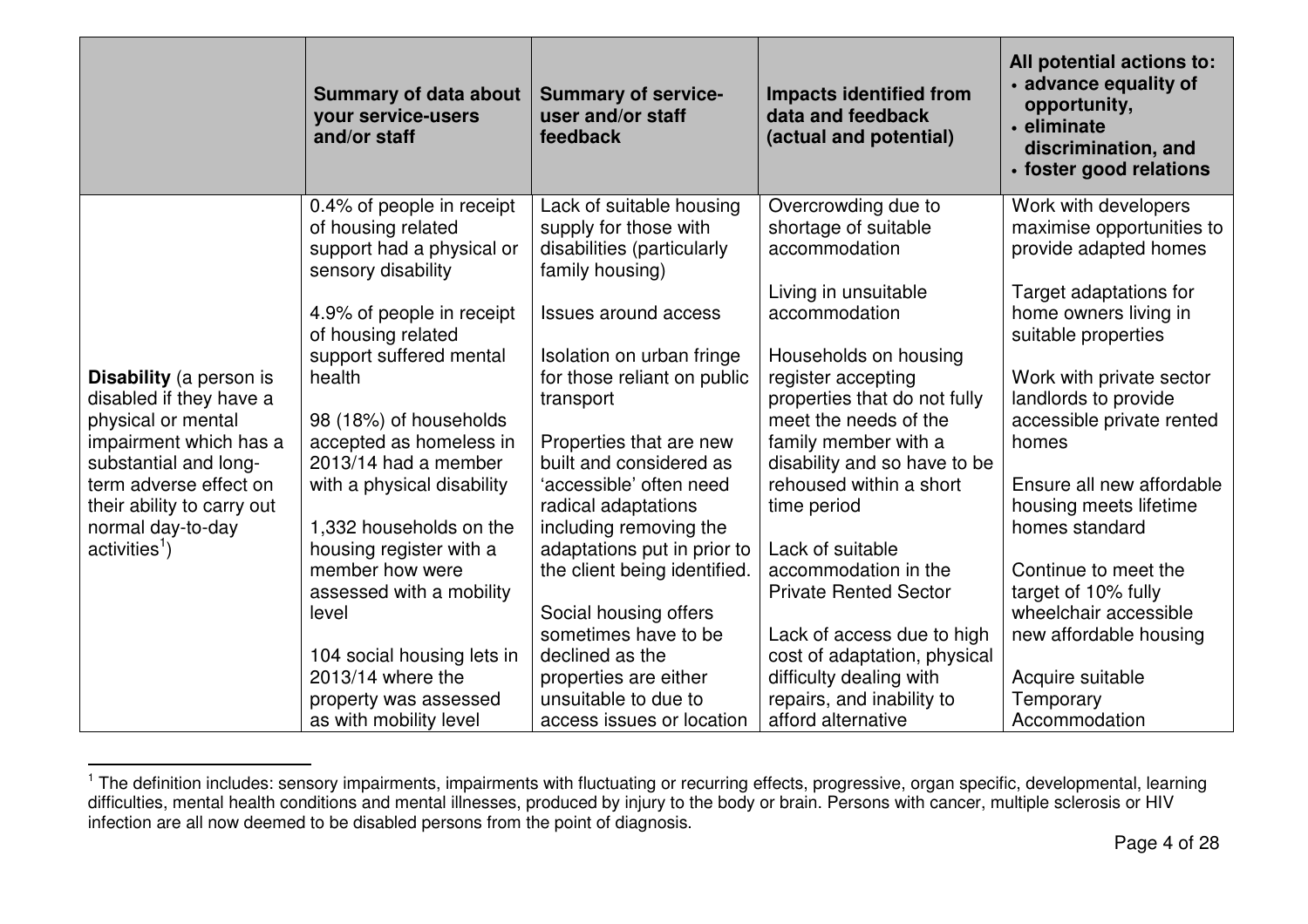|                                                                                                                                                                                                                                                | <b>Summary of data about</b><br>your service-users<br>and/or staff                                                                                                                                                                              | <b>Summary of service-</b><br>user and/or staff<br>feedback                                                                                                                                                                                        | <b>Impacts identified from</b><br>data and feedback<br>(actual and potential)                                                                                                                                                     | All potential actions to:<br>• advance equality of<br>opportunity,<br>• eliminate<br>discrimination, and<br>· foster good relations                                                                                                                                                                                                                                               |
|------------------------------------------------------------------------------------------------------------------------------------------------------------------------------------------------------------------------------------------------|-------------------------------------------------------------------------------------------------------------------------------------------------------------------------------------------------------------------------------------------------|----------------------------------------------------------------------------------------------------------------------------------------------------------------------------------------------------------------------------------------------------|-----------------------------------------------------------------------------------------------------------------------------------------------------------------------------------------------------------------------------------|-----------------------------------------------------------------------------------------------------------------------------------------------------------------------------------------------------------------------------------------------------------------------------------------------------------------------------------------------------------------------------------|
|                                                                                                                                                                                                                                                | 10% of 164 new<br>affordable homes built in<br>2013/14 were wheelchair<br>accessible homes                                                                                                                                                      | Flats can be an issue<br>when lifts break down<br>Consultees include:<br><b>Children and Families</b><br>$\bullet$<br>Federation of<br>$\bullet$<br><b>Disabled People</b>                                                                         | accommodation.<br>The city is hilly so reduces<br>options of places to live<br>Many homes not suitable<br>for people with a physical<br>disability due to age /<br>design                                                         | properties for homeless<br>people with a disability<br>Secure funding to provide<br>housing related support<br>for vulnerable people with<br>mental health issues and<br>other disabilities<br>Continue to assess<br>council homes for<br>mobility level and<br>maintain register<br>Continue to assess<br>applicants for mobility<br>level and match<br>properties to applicants |
| <b>Gender reassignment</b><br>(a transsexual person is<br>someone who proposes<br>to, starts or has<br>completed a process to<br>change his or her<br>gender. A person does<br>not need to be under<br>medical supervision to<br>be protected) | <b>Housing Options</b><br>monitoring 2009-2012:<br>Trans* people were<br>less likely to be<br>accepted as homeless<br>and in priority need<br>But - small numbers<br>and poor recording of<br>Trans* status in past -<br>only 39 Trans* clients | Historically poor<br>experiences of housing<br>staff not understanding<br>needs of Trans*<br>community however<br>recognition that the more<br>recent experiences have<br>been positive and found<br>staff understanding<br>following training and | The Trans Scrutiny Report<br>found that:<br>Need for up-to-date<br>monitoring and staff<br>training<br>Older trans people<br>$\bullet$<br>suffer transphobia and<br>discrimination in<br>supported housing<br>(recognition in the | Continue to implement<br><b>Trans Scrutiny Panel</b><br>Recommendations:<br><b>Recommendation</b><br>15: During the<br>upcoming revision of<br>housing strategies<br>(homelessness, LGBT<br>housing) the views of                                                                                                                                                                 |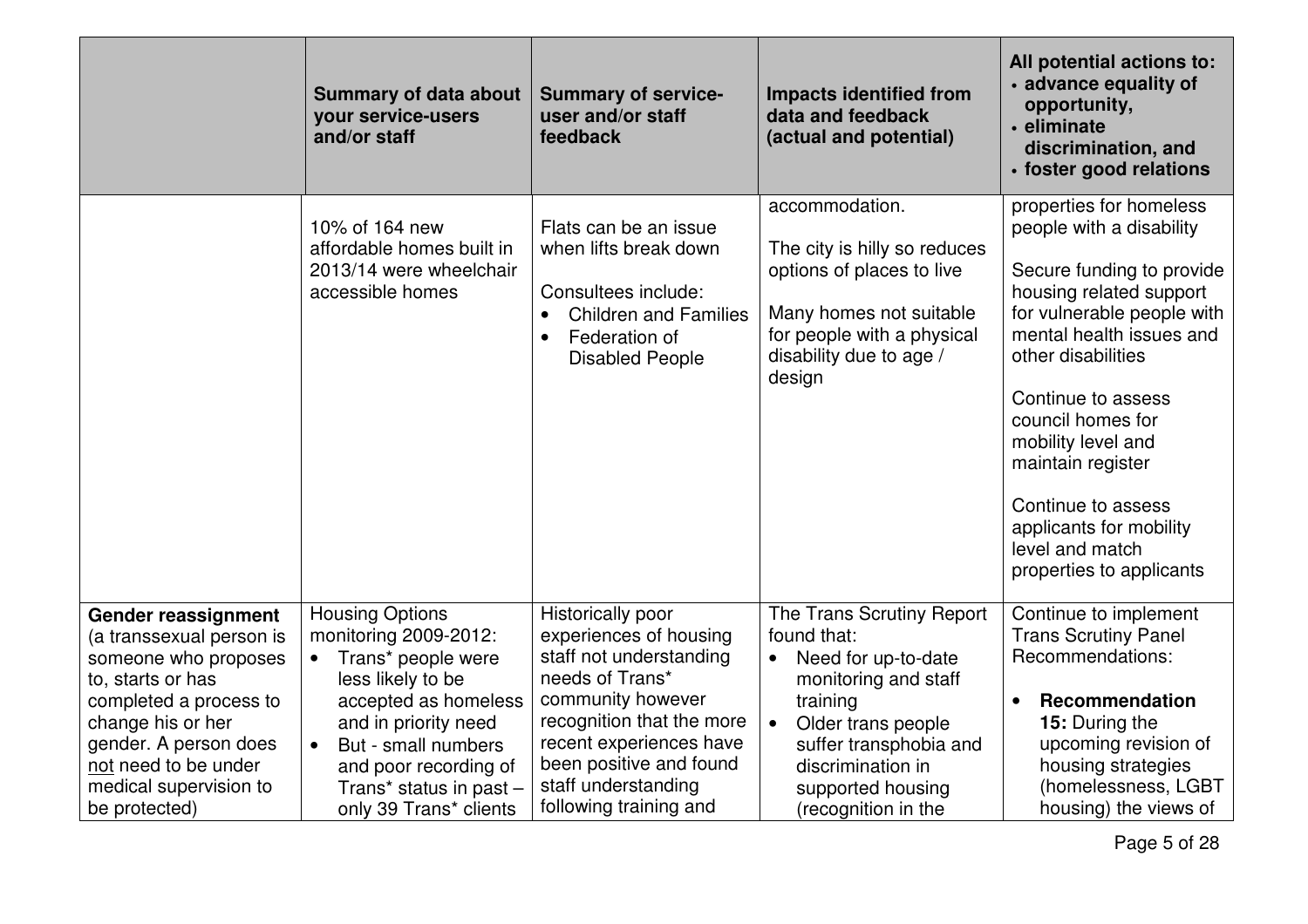| <b>Summary of data about</b><br>your service-users<br>and/or staff                                                                                                                                                                                           | <b>Summary of service-</b><br>user and/or staff<br>feedback                                                                                                                                                                                                                                                                                                                                                                                                                                                          | <b>Impacts identified from</b><br>data and feedback<br>(actual and potential)                                                                                                                                                                                                                                                                                                                                                                                                                                                                                                                                                                                                                                                                                | All potential actions to:<br>· advance equality of<br>opportunity,<br>· eliminate<br>discrimination, and<br>· foster good relations                                                                                                                                                                                                                                                                                                                                                                                                                                                                 |
|--------------------------------------------------------------------------------------------------------------------------------------------------------------------------------------------------------------------------------------------------------------|----------------------------------------------------------------------------------------------------------------------------------------------------------------------------------------------------------------------------------------------------------------------------------------------------------------------------------------------------------------------------------------------------------------------------------------------------------------------------------------------------------------------|--------------------------------------------------------------------------------------------------------------------------------------------------------------------------------------------------------------------------------------------------------------------------------------------------------------------------------------------------------------------------------------------------------------------------------------------------------------------------------------------------------------------------------------------------------------------------------------------------------------------------------------------------------------------------------------------------------------------------------------------------------------|-----------------------------------------------------------------------------------------------------------------------------------------------------------------------------------------------------------------------------------------------------------------------------------------------------------------------------------------------------------------------------------------------------------------------------------------------------------------------------------------------------------------------------------------------------------------------------------------------------|
| recorded in Housing<br>Options (0.3%)<br>Count Me In Too found<br>that:<br>36% of trans<br>$\bullet$<br>respondents had<br>experienced<br>homelessness.<br>that trans people had<br>$\bullet$<br>particular<br>vulnerabilities with<br>transphobic landlords | awareness raising<br>Discrimination in<br>accessing private rented<br>housing and from other<br>residents in shared<br>housing<br>Discrimination/abuse<br>from other homeless<br>population when rough<br>sleeping<br>Hostels felt not to be safe<br>spaces for Trans* people<br>particularly in respect of<br>appropriate male/female<br>sleeping arrangements<br>and discrimination from<br>other hostel users<br>Consultees include:<br><b>LGBT Network</b><br><b>LGBT Health and</b><br><b>Inclusion Project</b> | consultation that this<br>has improved with<br>some providers)<br>Access to appropriate<br>$\bullet$<br>and affordable housing<br>Some young trans<br>$\bullet$<br>people or people who<br>are transitioning may<br>not feel safe in shared<br>accommodation or with<br>shared facilities<br>Changes in the single<br>room rate have a<br>particularly negative<br>effect on trans people<br>due to issues around<br>privacy and safety.<br>Some trans people are<br>being housed in areas<br>of the city where they<br>do not feel safe but find<br>it difficult to move<br>Trans people are<br>$\bullet$<br>discriminated against<br>when looking for rental<br>accommodation<br>Local connection<br>$\bullet$<br>means that trans<br>people moving to the | the trans community<br>should be actively<br>sought. Specifically,<br>the Housing Options<br>service should be<br>reviewed to ensure<br>that it is widely known<br>about and used by<br>trans people in<br>housing need. A<br>programme of<br>outreach to the trans<br>community to<br>publicise the<br>assistance available<br>from the housing<br>department should be<br>undertaken.<br>Recommendation<br>16: The Housing<br>department should<br>also commence a<br>programme of<br>awareness raising<br>about the legal<br>protections for trans<br>people in housing<br>provision and promote |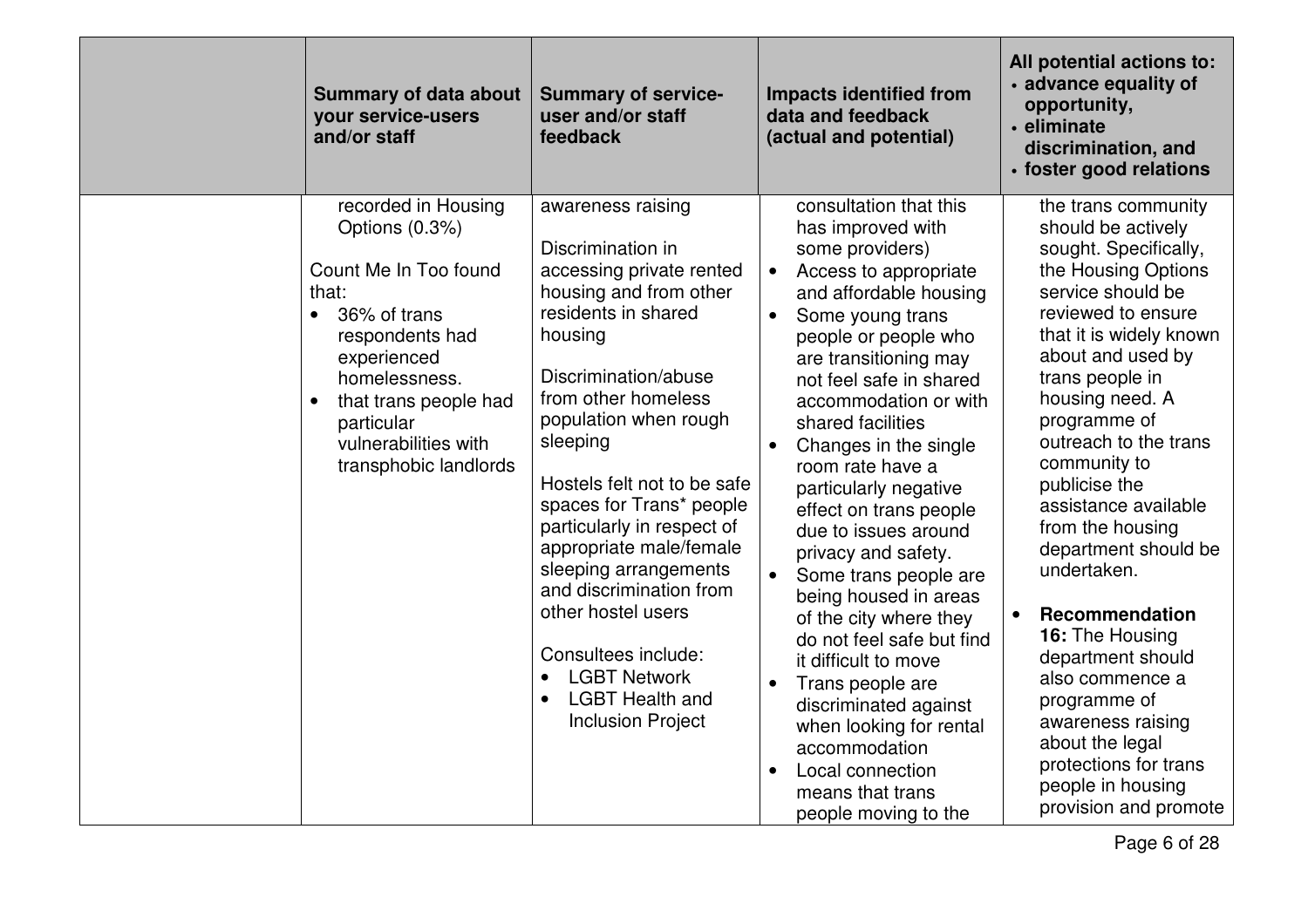| <b>Summary of data about</b><br>your service-users<br>and/or staff | <b>Summary of service-</b><br>user and/or staff<br>feedback | <b>Impacts identified from</b><br>data and feedback<br>(actual and potential)                                                                                                                                                                                                                                                                                                                   | All potential actions to:<br>• advance equality of<br>opportunity,<br>· eliminate<br>discrimination, and<br>· foster good relations                                                                                                                                                                                                                                                                                                                                                                                                                                     |
|--------------------------------------------------------------------|-------------------------------------------------------------|-------------------------------------------------------------------------------------------------------------------------------------------------------------------------------------------------------------------------------------------------------------------------------------------------------------------------------------------------------------------------------------------------|-------------------------------------------------------------------------------------------------------------------------------------------------------------------------------------------------------------------------------------------------------------------------------------------------------------------------------------------------------------------------------------------------------------------------------------------------------------------------------------------------------------------------------------------------------------------------|
|                                                                    |                                                             | city can only access the<br>private rental sector<br>which is expensive and<br>in many cases<br>inaccessible to those<br>on benefits<br>Social renting - if there<br>is need to move house<br>post-transition, the<br>existing process is not<br>sufficiently flexible for<br>people to be able to<br>either move, or move<br>up to a housing band<br>that would enable them<br>to be re-housed | good practice within<br>social and private<br>landlords.<br><b>Recommendation</b><br>17: Further work<br>should be undertaken<br>to address the<br>transphobia and<br>discrimination faced<br>by older trans people<br>such as in accessing<br>adult social care<br>services, supported<br>housing and care<br>homes (for example,<br>personal care). As<br>part of this, training on<br>trans awareness and<br>the needs of older<br>trans people needs to<br>be put in place for<br>care homes and<br>sheltered housing<br>providers contracting<br>with the council. |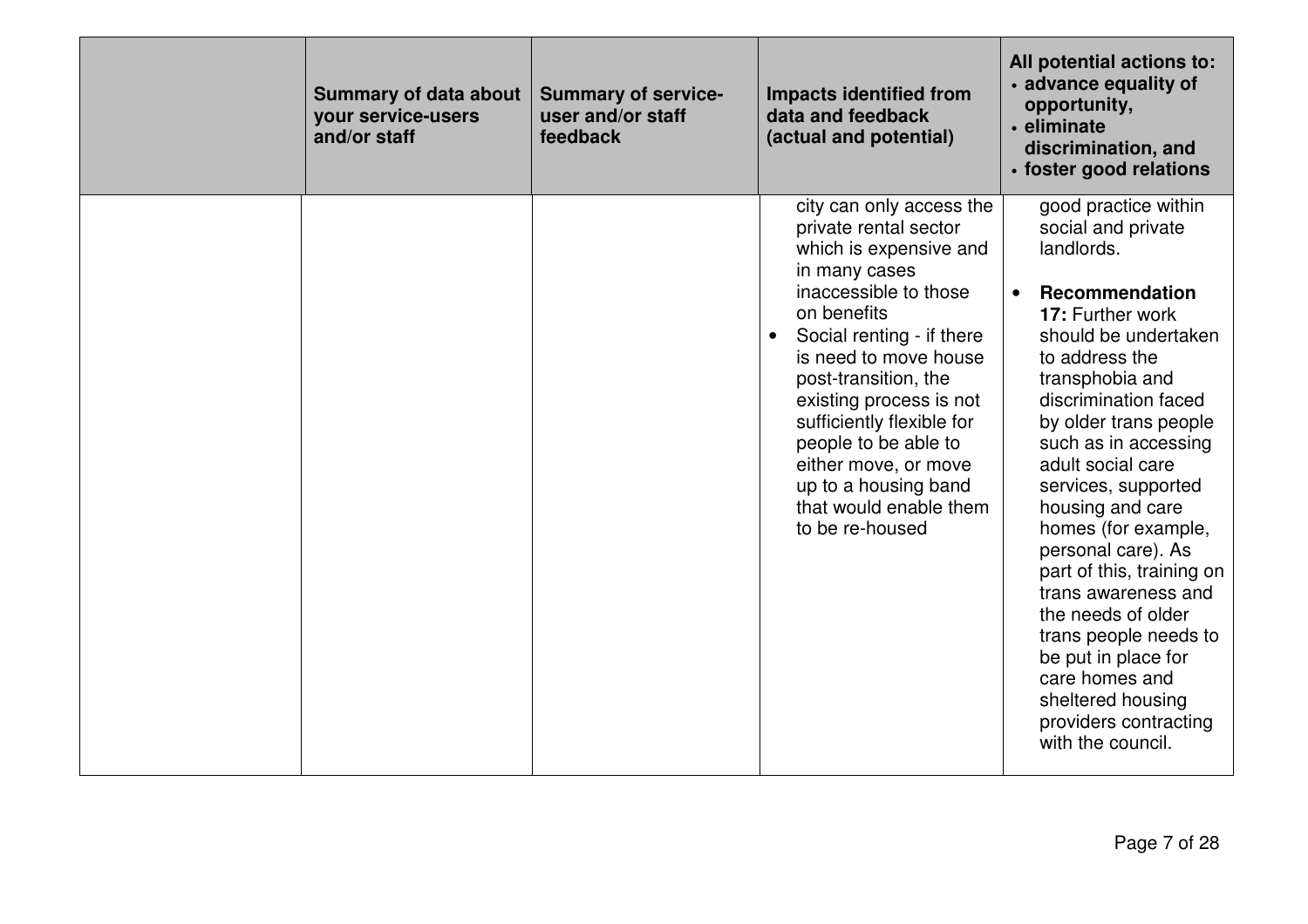|                                                                                                                                                 | <b>Summary of data about</b><br>your service-users<br>and/or staff                                       | <b>Summary of service-</b><br>user and/or staff<br>feedback                                                                                                                                                                     | <b>Impacts identified from</b><br>data and feedback<br>(actual and potential)                                   | All potential actions to:<br>· advance equality of<br>opportunity,<br>· eliminate<br>discrimination, and<br>· foster good relations |
|-------------------------------------------------------------------------------------------------------------------------------------------------|----------------------------------------------------------------------------------------------------------|---------------------------------------------------------------------------------------------------------------------------------------------------------------------------------------------------------------------------------|-----------------------------------------------------------------------------------------------------------------|-------------------------------------------------------------------------------------------------------------------------------------|
|                                                                                                                                                 | 12% of household<br>accepted as homeless<br>had a member who was<br>pregnant                             | No specific housing<br>issues or needs were<br>raised during<br>consultation                                                                                                                                                    | Higher percentage of<br>homeless acceptances due<br>to pregnancy than national<br>average                       | Provide suitable<br>temporary<br>accommodation that<br>meets peoples needs                                                          |
| <b>Pregnancy and</b><br>maternity (protection is<br>during pregnancy and<br>any statutory maternity<br>leave to which the<br>woman is entitled) | 0.5% of housing related<br>support provided to<br>teenage parents                                        | Consultees include:<br><b>Children and Families</b><br>$\bullet$<br><b>Housing Options</b><br>$\bullet$<br>team<br><b>Housing Event</b><br>$\bullet$<br><b>Housing Related</b><br>$\bullet$<br>Support service<br>Public health | Shortage of suitable<br>emergency<br>accommodation                                                              | Provide supported<br>housing and housing<br>related support for<br>teenage parents                                                  |
| <b>Race</b> (this includes                                                                                                                      | 16% of households<br>accepted as homeless<br>were Black and Minority<br>Ethnic (head of<br>household)    | Overcrowding in all<br>tenure but in particular<br>private rented sector<br>Unsuitable housing                                                                                                                                  | Overcrowding<br>Lack of family housing<br><b>Insecurity in Private</b>                                          | Maximise the<br>opportunities to develop<br>larger family new<br>affordable housing                                                 |
| ethnic or national<br>origins, colour or<br>nationality, and includes<br>refugees and migrants;<br>and Gypsies and                              | 3,765 (19.5%) of the<br>households on the Joint<br>Housing Register at 2<br>July 2014 identified as      | <b>Black and Minority Ethnic</b><br>tenants in the private<br>rented sector can suffer<br>discrimination                                                                                                                        | <b>Rented Sector</b><br>Low percentage of Black<br>and Minority Ethnic tenants<br>in council housing            | Maximise opportunities to<br>develop larger family<br>homes through the estate<br>regeneration programme                            |
| Travellers)                                                                                                                                     | <b>Black and Minority Ethnic</b><br>(head of household).<br>140 of 718 (19.5%)<br>social housing lets to | Concerns about over-<br>crowding in Houses in<br>Multiple Occupation, and<br>family housing                                                                                                                                     | Living in poorest areas<br>mostly in the private rented<br>sector, mainly in poor or<br>insecure accommodation. | Make sure there is a mix<br>of Temporary<br>Accommodation that will<br>meet the needs of Black<br>and Minority Ethnic               |

Page 8 of 28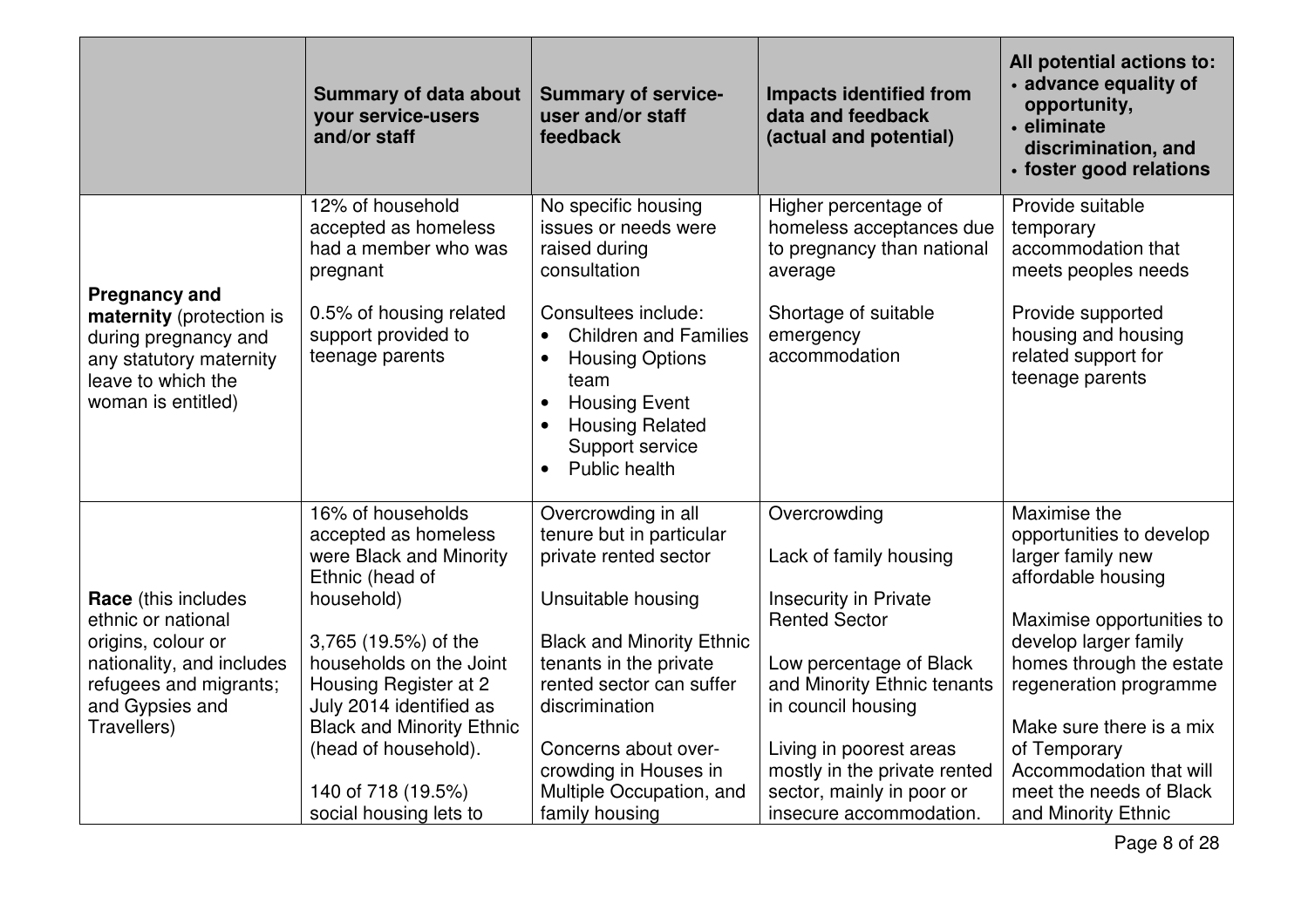|                                                                                                      | <b>Summary of data about</b><br>your service-users<br>and/or staff                                                                                                                                                                                                                                                                                                                                                                                                 | <b>Summary of service-</b><br>user and/or staff<br>feedback                                                                                                                                                                                                                                                                          | <b>Impacts identified from</b><br>data and feedback<br>(actual and potential)                                                                                                                                                                                                                                                                                                                                                                                                                                      | All potential actions to:<br>• advance equality of<br>opportunity,<br>• eliminate<br>discrimination, and<br>· foster good relations                                                                                 |
|------------------------------------------------------------------------------------------------------|--------------------------------------------------------------------------------------------------------------------------------------------------------------------------------------------------------------------------------------------------------------------------------------------------------------------------------------------------------------------------------------------------------------------------------------------------------------------|--------------------------------------------------------------------------------------------------------------------------------------------------------------------------------------------------------------------------------------------------------------------------------------------------------------------------------------|--------------------------------------------------------------------------------------------------------------------------------------------------------------------------------------------------------------------------------------------------------------------------------------------------------------------------------------------------------------------------------------------------------------------------------------------------------------------------------------------------------------------|---------------------------------------------------------------------------------------------------------------------------------------------------------------------------------------------------------------------|
|                                                                                                      | <b>Black and Minority Ethnic</b><br>households 2013/14<br>Of the total of 409 energy<br>efficiency measures<br>completed in the city<br>during 2011/12 13% of all<br>measures were to Black<br>and Minority Ethnic<br>households.<br>In September 2014 1,626<br>(12%) of council tenants<br>identified as Black and<br>Minority Ethnic.<br>In October 2012, 75 (9%)<br>of 856 council's sheltered<br>housing tenants identified<br>as Black and Minority<br>Ethnic | particularly when families<br>are insecurely housed<br>and how that can affect<br>schooling.<br>Consultees include:<br><b>Black and Minority</b><br>$\bullet$<br>Ethnic (BME) Needs<br><b>Analysis Steering</b><br>Group<br><b>Black and Minority</b><br><b>Ethnic Community</b><br>Partnership (BMECP)<br>hosted community<br>event | Hate crime if housed in<br>unsafe neighbourhoods<br><b>Gypsies and Travellers</b><br>more likely to provide<br>unpaid care<br><b>Black and Minority Ethnic</b><br>households more likely to<br>be in fuel poverty but are<br>under represented for<br>energy efficiency<br>measures<br>Overrepresentation of<br><b>Black and Minority Ethnic</b><br>households in Temporary<br>Accommodation<br><b>Black and Minority Ethnic</b><br>households on the housing<br>register are more likely to<br>need a larger home | households<br>Support the provision of a<br>new permanent traveller<br>site<br>Ensure private sector<br>renewal and energy<br>efficiency works are<br>promoted to Black and<br><b>Minority Ethnic</b><br>households |
| <b>Religion or belief</b><br>(religion includes any<br>religion with a clear<br>structure and belief | <b>Brighton &amp; Hove Census</b><br>2011:<br>Christian and Jewish<br>$\bullet$<br>households are more                                                                                                                                                                                                                                                                                                                                                             | No housing specific<br>issues or needs were<br>raised during<br>consultation                                                                                                                                                                                                                                                         | Hindu and Muslim<br>households are more likely<br>to be living in the private<br>rented sector                                                                                                                                                                                                                                                                                                                                                                                                                     | Ensure emergency<br>accommodation suitable<br>for different religious<br>needs                                                                                                                                      |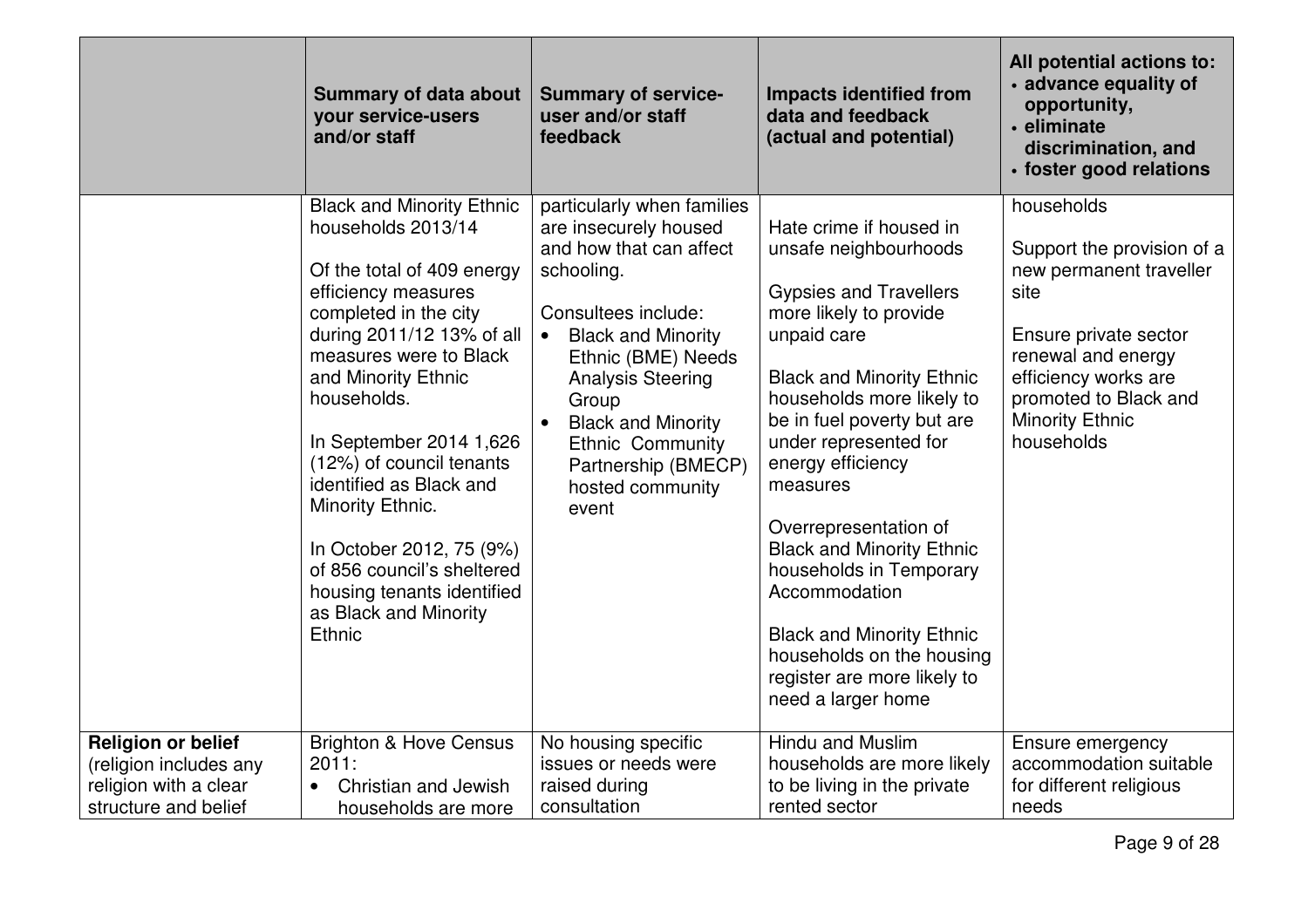|                                                                                                                          | <b>Summary of data about</b><br>your service-users<br>and/or staff                                                                                                                                                                                                                                                                                                                                                                                                                                                                                                                     | <b>Summary of service-</b><br>user and/or staff<br>feedback                                                                                                                                                                                                                                 | <b>Impacts identified from</b><br>data and feedback<br>(actual and potential)                                                                                                                                                                                                                                                            | All potential actions to:<br>• advance equality of<br>opportunity,<br>· eliminate<br>discrimination, and<br>· foster good relations                                                                                                                                                                                                        |
|--------------------------------------------------------------------------------------------------------------------------|----------------------------------------------------------------------------------------------------------------------------------------------------------------------------------------------------------------------------------------------------------------------------------------------------------------------------------------------------------------------------------------------------------------------------------------------------------------------------------------------------------------------------------------------------------------------------------------|---------------------------------------------------------------------------------------------------------------------------------------------------------------------------------------------------------------------------------------------------------------------------------------------|------------------------------------------------------------------------------------------------------------------------------------------------------------------------------------------------------------------------------------------------------------------------------------------------------------------------------------------|--------------------------------------------------------------------------------------------------------------------------------------------------------------------------------------------------------------------------------------------------------------------------------------------------------------------------------------------|
| system. Belief means<br>any religious or<br>philosophical belief. The<br>Act also covers lack of<br>religion or belief.) | likely to be owner<br>occupiers without a<br>mortgage and least<br>likely to be private<br>renting<br><b>Christian and Muslim</b><br>households were<br>more likely to be in<br>social housing than<br>other groups although<br>with Muslim and other<br>religions being<br>relatively small,<br>Christian is the<br>dominant religion in<br>social housing<br>16% of Muslims were<br>$\bullet$<br>overcrowded, 14% of<br>Hindu were<br>overcrowded<br>Christian, Jewish and<br>$\bullet$<br>Other Religions are<br>more likely to report<br>Long-term health<br>problem or disability | Consultees include:<br><b>Black and Minority</b><br>$\bullet$<br><b>Ethnic Needs</b><br><b>Analysis Steering</b><br>Group<br><b>Black and Minority</b><br>$\bullet$<br><b>Ethnic Community</b><br>Partnership (BMECP)<br>hosted community<br>event<br><b>Housing Event</b><br>Public health | Bangladeshi households<br>are more likely to be<br>homeowners but also more<br>likely to live in deprived<br>areas<br>Muslim households are<br>least likely to be home<br>owners<br><b>Muslim and Hindu</b><br>households are more likely<br>to experience<br>overcrowding<br>Muslim households more<br>likely to seek housing<br>advice | Make sure there are no<br>barriers for households of<br>any religion or belief to<br>access Government help<br>to buy schemes<br>Make sure households<br>from all religions and<br>beliefs can access<br>private sector housing<br>services<br>Work with private sector<br>landlords to make sure<br>accommodation is in<br>good condition |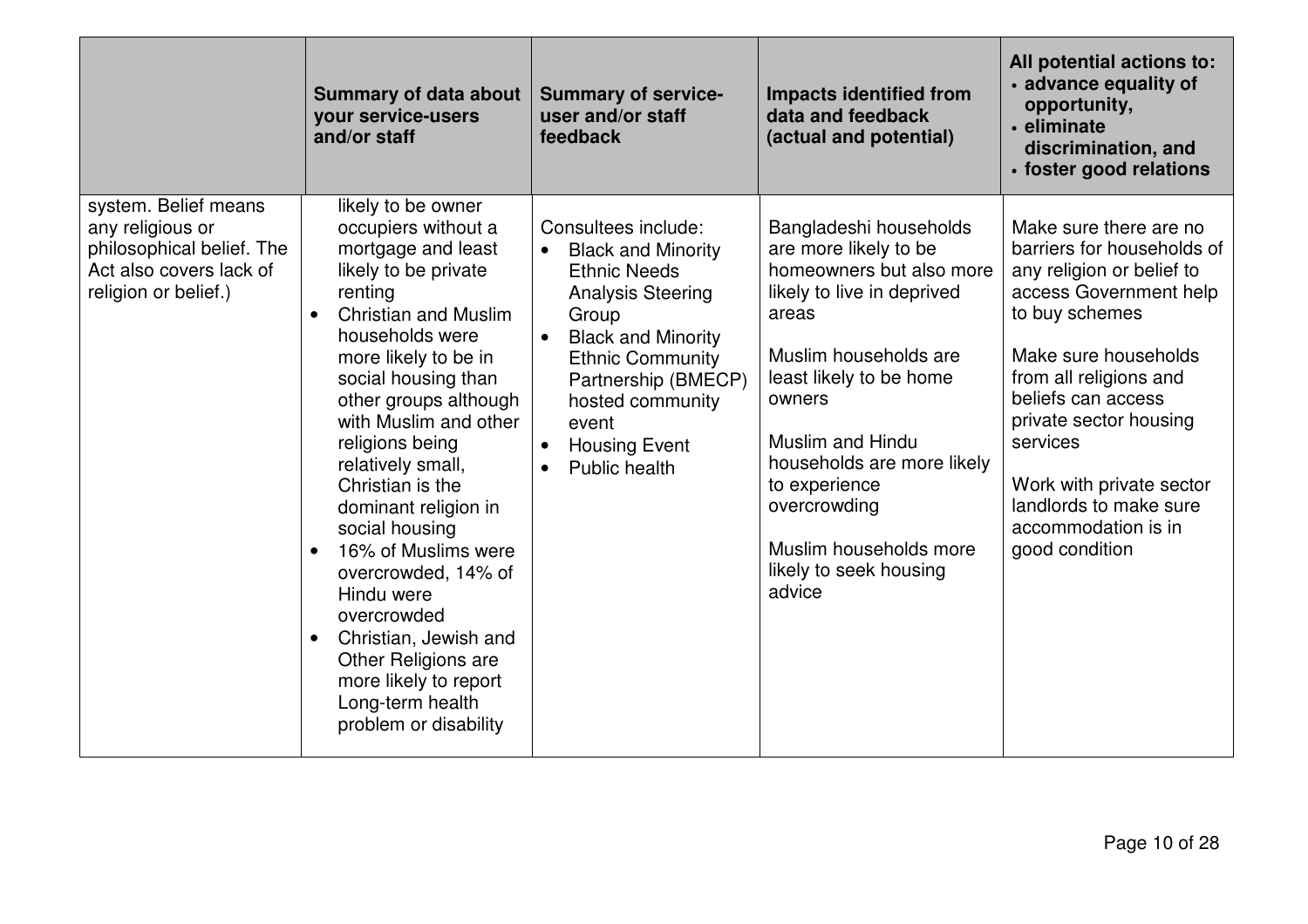|                                                                                                      | <b>Summary of data about</b><br>your service-users<br>and/or staff                                                                                                                                                                                                                           | <b>Summary of service-</b><br>user and/or staff<br>feedback                                                                                                                                                                         | <b>Impacts identified from</b><br>data and feedback<br>(actual and potential)                                                                                                                                                                                | All potential actions to:<br>· advance equality of<br>opportunity,<br>· eliminate<br>discrimination, and<br>· foster good relations                                                                                                            |
|------------------------------------------------------------------------------------------------------|----------------------------------------------------------------------------------------------------------------------------------------------------------------------------------------------------------------------------------------------------------------------------------------------|-------------------------------------------------------------------------------------------------------------------------------------------------------------------------------------------------------------------------------------|--------------------------------------------------------------------------------------------------------------------------------------------------------------------------------------------------------------------------------------------------------------|------------------------------------------------------------------------------------------------------------------------------------------------------------------------------------------------------------------------------------------------|
| Sex/Gender (both men<br>and women are covered<br>under the Act)                                      | Higher number of<br>homeless applications<br>from women than men<br>Women more likely to be<br>accepted as homeless<br>than men<br>More female lone parents<br>in temporary<br>accommodation<br>More male single person<br>households in hostels<br>and amongst rough<br>sleeping population | No housing specific<br>issues or needs were<br>raised during<br>consultation<br>Consultees included<br><b>Housing Event</b><br>$\bullet$<br><b>Housing Related</b><br>$\bullet$<br>Support service<br>Public health<br>$\bullet$    | Need for support services<br>for vulnerable women<br>(often with children)<br>Changes to rough sleeper<br>services would<br>disproportionately affect<br>men                                                                                                 | Provision of temporary<br>accommodation that<br>matches the needs of<br>demand from the<br>genders                                                                                                                                             |
| <b>Sexual orientation (the</b><br>Act protects bisexual,<br>gay, heterosexual and<br>lesbian people) | $\overline{\text{We}}$ believe there are<br>more than 40,000 LGBT<br>people living in the city,<br>which is about 11-15% of<br>the city's population aged<br>16 or more.<br>Homeless prevention<br>2009-2012 comparisons<br>between LGBT<br>households and<br>heterosexual households        | <b>Issues for older LGBT</b><br>people and sheltered<br>housing etc.<br>More awareness training<br>needed<br>Consultees include:<br><b>LGBT Network</b><br>$\bullet$<br><b>LGBT Health</b><br>$\bullet$<br><b>Inclusion Project</b> | LGBT people more likely<br>than heterosexual people<br>to become homeless and<br>be in need of a range of<br>support services which<br>increases their vulnerability<br>Older LGBT people needs<br>not met<br>Staff training and<br>awareness raising issues | We need to ensure that<br>the city has:<br>Accessible,<br>welcoming and safe<br>housing and support<br>services that are<br>responsive to the<br>needs of LGBT<br>people and promote<br>their health and well-<br>being<br>Housing and support |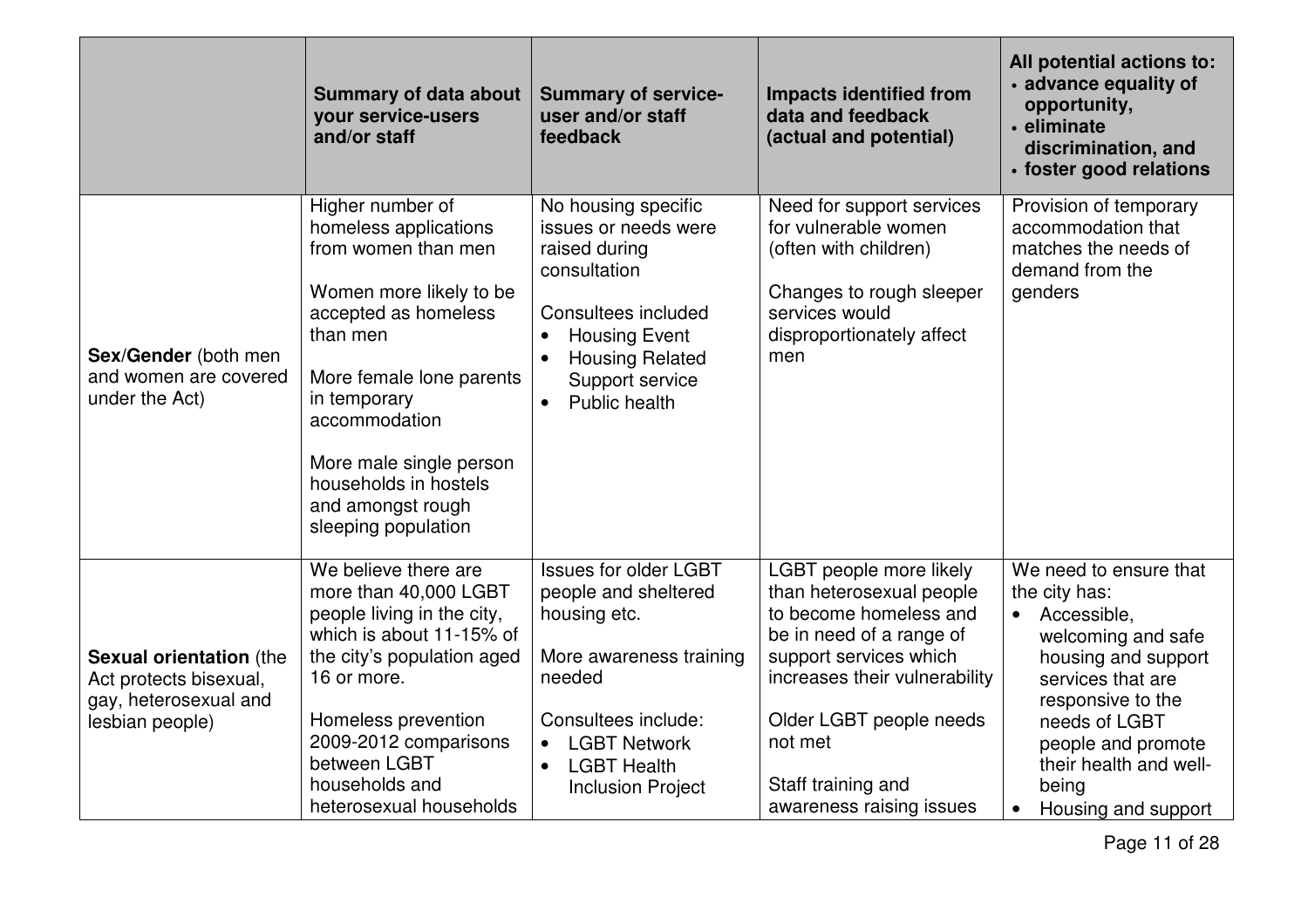| <b>Summary of data about</b><br>your service-users<br>and/or staff                                                                                                                                                                                                                                                                                       | <b>Summary of service-</b><br>user and/or staff<br>feedback                                                                                                                                                                                                                                                                                                                                                                                                                                                                                                                                                                                                                       | <b>Impacts identified from</b><br>data and feedback<br>(actual and potential) | All potential actions to:<br>· advance equality of<br>opportunity,<br>• eliminate<br>discrimination, and<br>· foster good relations                                                                                                                                                                                                                 |
|----------------------------------------------------------------------------------------------------------------------------------------------------------------------------------------------------------------------------------------------------------------------------------------------------------------------------------------------------------|-----------------------------------------------------------------------------------------------------------------------------------------------------------------------------------------------------------------------------------------------------------------------------------------------------------------------------------------------------------------------------------------------------------------------------------------------------------------------------------------------------------------------------------------------------------------------------------------------------------------------------------------------------------------------------------|-------------------------------------------------------------------------------|-----------------------------------------------------------------------------------------------------------------------------------------------------------------------------------------------------------------------------------------------------------------------------------------------------------------------------------------------------|
| showed:<br><b>22% LGBT</b><br>$\bullet$<br>households sustained<br>their accommodation<br>compared to 27%<br>heterosexual<br>households<br>47% LGBT moved to<br>$\bullet$<br>alternative<br>accommodation<br>compared to 48%<br>heterosexual<br>31% LGBT did not<br>$\bullet$<br>have their<br>homelessness<br>prevented compared<br>to 25% heterosexual | Count Me In Too 2008<br>report:<br>• Teenage LBGT<br>people face<br>difficulties with many<br>suffer mental health<br>difficulties<br>LGBT people with a<br>$\bullet$<br>disability or mental<br>health difficulties find<br>it more difficult to find<br>suitable<br>accommodation.<br>Around 8% of LGBT<br>$\bullet$<br>people have<br>specialist housing<br>needs and over 1/3<br>LGBT people have a<br>disability or long-term<br>health problems<br>Most LGBT people do<br>$\bullet$<br>feel safe in the city<br>with estates on the<br>outskirts of the city<br>being identified as<br>being less safe<br>LGBT people are<br>$\bullet$<br>more likely to<br>experience some | Harassment through:<br>- discrimination<br>- hate crime                       | services that<br>contribute to LGBT<br>community safety and<br>challenge<br>harassment,<br>discrimination and<br>hate crime<br>Housing and support<br>services that are<br>planned and reviewed<br>in consultation with<br>the LGBT community<br>Link in with other LGBT<br>groups co-ordinated<br>through the LGBT Health<br>and Inclusion Project |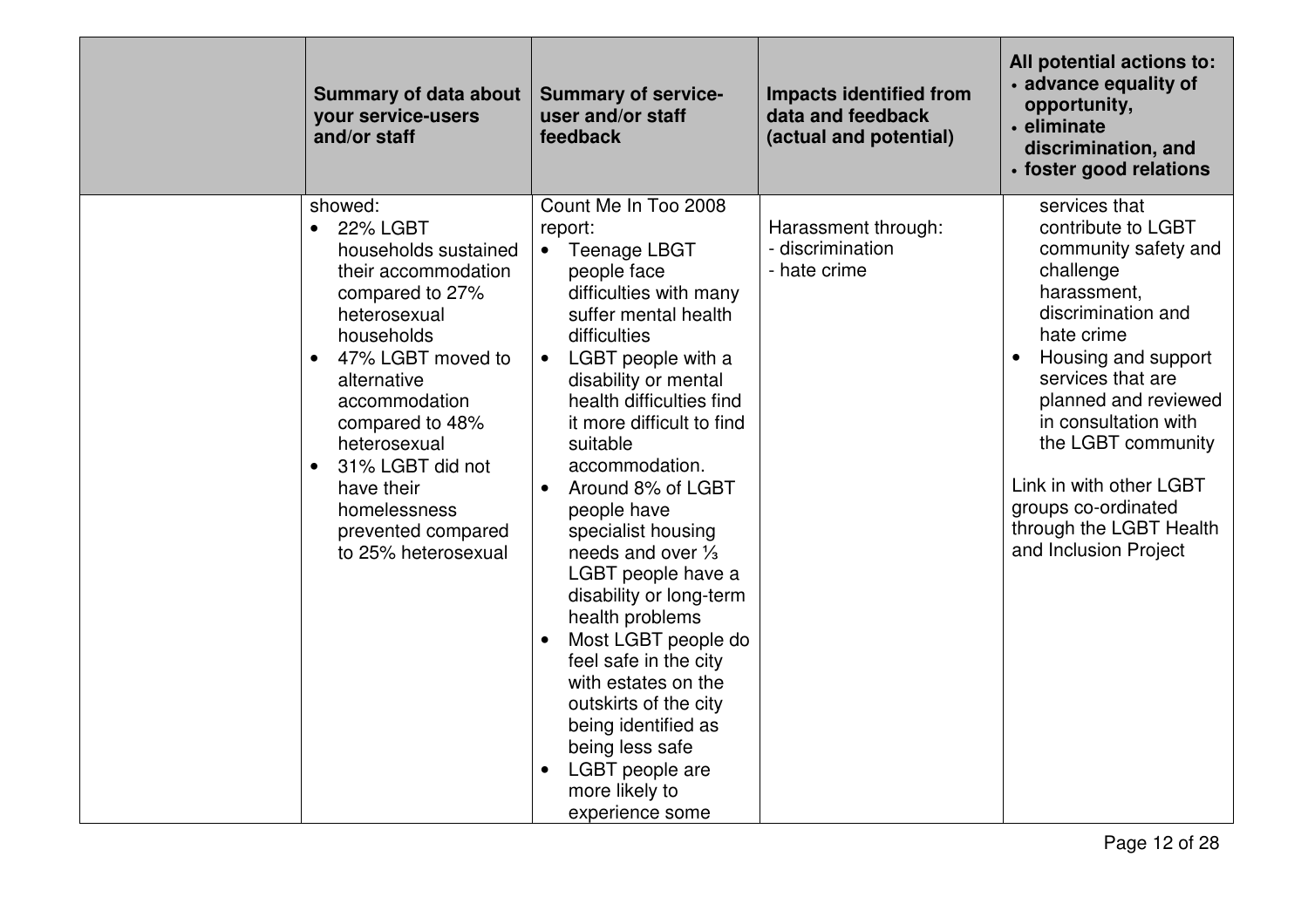|                                                                                                                                              | <b>Summary of data about</b><br>your service-users<br>and/or staff                                                                                  | <b>Summary of service-</b><br>user and/or staff<br>feedback                                                                                                                                  | <b>Impacts identified from</b><br>data and feedback<br>(actual and potential)                                                                                                                                       | All potential actions to:<br>· advance equality of<br>opportunity,<br>• eliminate<br>discrimination, and<br>· foster good relations                             |
|----------------------------------------------------------------------------------------------------------------------------------------------|-----------------------------------------------------------------------------------------------------------------------------------------------------|----------------------------------------------------------------------------------------------------------------------------------------------------------------------------------------------|---------------------------------------------------------------------------------------------------------------------------------------------------------------------------------------------------------------------|-----------------------------------------------------------------------------------------------------------------------------------------------------------------|
|                                                                                                                                              |                                                                                                                                                     | form of domestic<br>violence<br>Count Me in Too<br>$\bullet$<br>reported that 22% of<br>LGBT people who<br>took part in the<br>research had been<br>homeless at some<br>point in their lives |                                                                                                                                                                                                                     |                                                                                                                                                                 |
| <b>Marriage and civil</b><br>partnership (only in<br>relation to due regard to<br>the need to eliminate<br>discrimination)                   | No specific data relating<br>to housing issues or<br>needs                                                                                          | No housing specific<br>issues or needs were<br>raised during<br>consultation<br>Consultees include:<br><b>LGBT Network</b><br><b>LGBT Health and</b><br><b>Inclusion Project</b>             | No impacts identified (civil<br>partnerships recognised for<br>tenancies)                                                                                                                                           | No specific housing<br>related actions required                                                                                                                 |
| <b>Community Cohesion</b><br>(what must happen in all<br>communities to enable<br>different groups of<br>people to get on well<br>together.) | Community nuisance<br>linked to:<br>$\bullet$<br>Empty Homes: In<br>$2013/14 - 168$ long-<br>term empty properties<br>were brought back<br>into use | Management of HMO<br>$\bullet$<br>Growing private<br>$\bullet$<br>rented sector has<br>significant Public<br>Health implication<br>Consider demand on<br>community services                  | HMOs can increase the<br>$\bullet$<br>likelihood of anti-social<br>behaviour<br>Long-term empty<br>$\bullet$<br>properties can blight a<br>neighbourhood and<br>increase the likelihood<br>of anti-social behaviour | <b>Extend HMO</b><br>$\bullet$<br>additional licensing<br>where appropriate<br>Continue to bring<br>$\bullet$<br>long-term empty<br>properties back into<br>use |

Page 13 of 28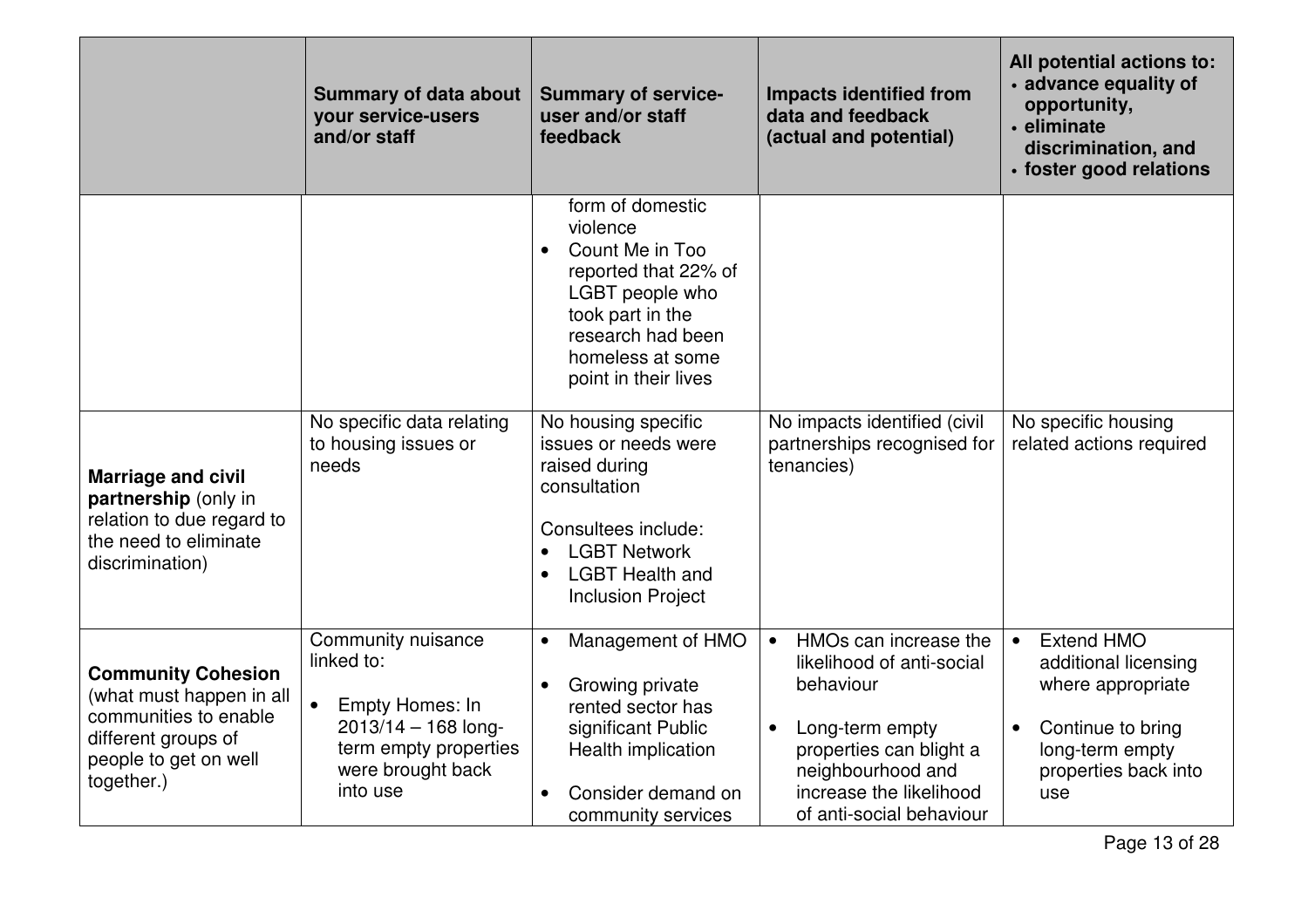|                                                                                                                                                                                                              | <b>Summary of data about</b><br>your service-users<br>and/or staff                                                                                                                                                                                                                                                                          | <b>Summary of service-</b><br>user and/or staff<br>feedback                                                                                                                                                                                                                       | <b>Impacts identified from</b><br>data and feedback<br>(actual and potential)                                                                                       | All potential actions to:<br>· advance equality of<br>opportunity,<br>· eliminate<br>discrimination, and<br>· foster good relations                                                                                              |
|--------------------------------------------------------------------------------------------------------------------------------------------------------------------------------------------------------------|---------------------------------------------------------------------------------------------------------------------------------------------------------------------------------------------------------------------------------------------------------------------------------------------------------------------------------------------|-----------------------------------------------------------------------------------------------------------------------------------------------------------------------------------------------------------------------------------------------------------------------------------|---------------------------------------------------------------------------------------------------------------------------------------------------------------------|----------------------------------------------------------------------------------------------------------------------------------------------------------------------------------------------------------------------------------|
|                                                                                                                                                                                                              | Poorly managed<br>$\bullet$<br>Housing in Multiple<br>Occupation (HMO's):<br>September 2014 -<br>1,983 additional<br>licence applications<br>received<br>Wider impacts of<br>$\bullet$<br>housing affordability<br>$issues -$<br>overcrowding, poor<br>quality homes, health,<br>wellbeing, education,<br>households having to<br>move away | when planning<br>housing<br>Wider impact on<br>$\bullet$<br>society, health,<br>economy, wellbeing<br>from housing not<br>being affordable<br>Consultees include:<br><b>Public Health</b><br><b>Carers Centre</b><br>$\bullet$<br>Attendees at Event<br>$\bullet$                 | More affordable<br>housing<br>Need for local lettings<br>$\bullet$<br>plan<br>Estate regeneration<br>$\bullet$                                                      | Provide balanced mix<br>of affordable housing<br>Deliver estate<br>$\bullet$<br>regeneration<br>programme through<br>consultation with local<br>residents<br>Attach local lettings<br>$\bullet$<br>plan with new<br>developments |
| Other relevant groups<br>eg:<br>Carers, people<br>experiencing domestic<br>and/or sexual violence,<br>substance misusers,<br>homeless people,<br>looked after children, ex-<br>armed forces personnel<br>etc | <b>Homeless people</b><br>In 2013/14 - 510<br>households accepted<br>homeless<br>10.4% of housing<br>$\bullet$<br>related support was<br>for single homeless<br>people                                                                                                                                                                      | <b>Homeless people</b><br>Interpretation of<br>$\bullet$<br>homeless legislation<br>needs to be looked at<br>again as there are<br>concerns that there<br>are people<br>experiencing DV as<br>being found<br>intentionally homeless<br>in relation to Violence<br>Against Women & | <b>Homeless people</b><br>Increasing number of<br>$\bullet$<br>people seeking<br>assistance<br>Instances of people<br>$\bullet$<br>experiencing DV not<br>supported | <b>Homeless people</b><br>Make sure housing<br>supply reflects<br>housing need<br>Acquire suitable TA<br>$\bullet$                                                                                                               |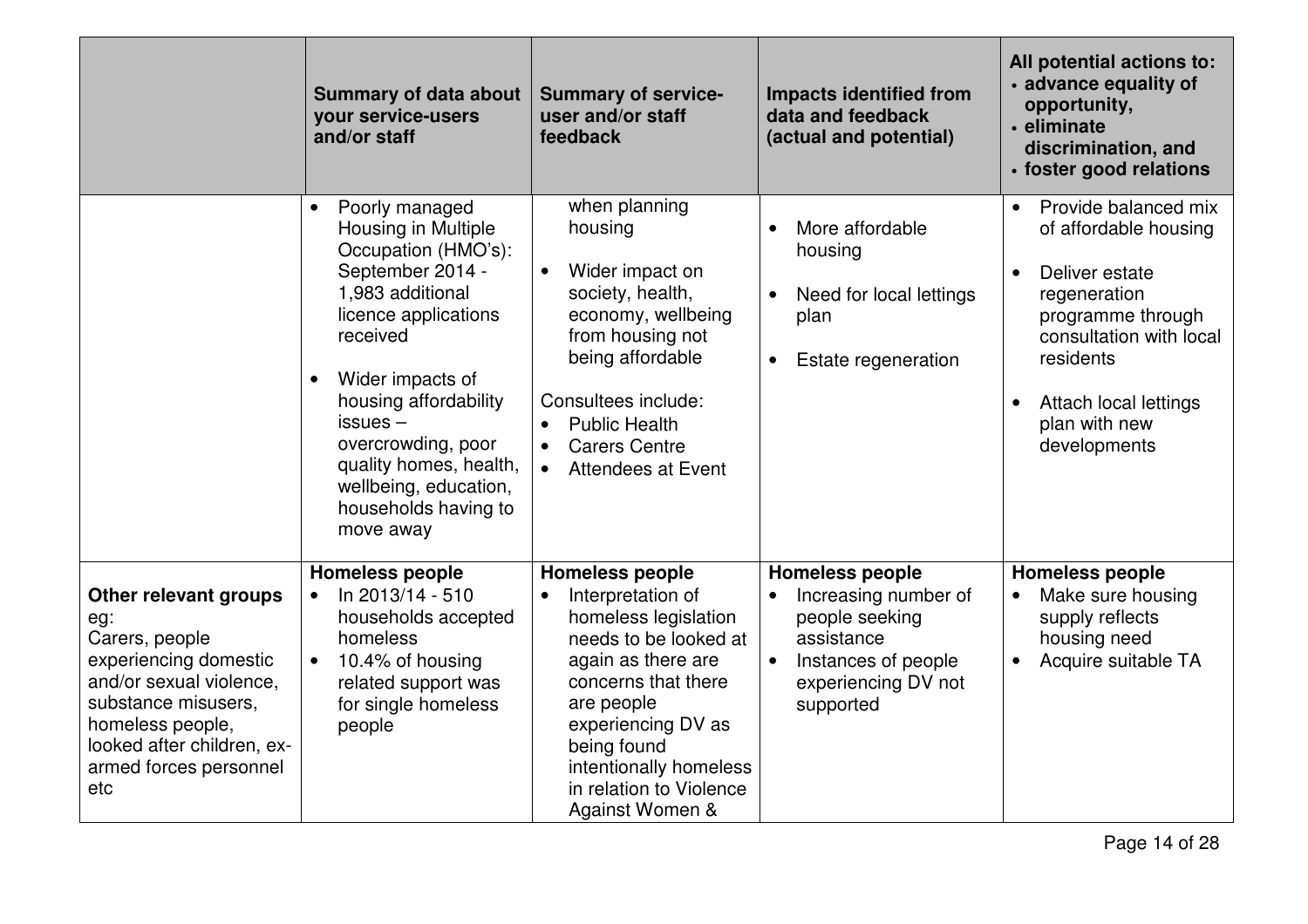| <b>Summary of data about</b><br>your service-users<br>and/or staff                                                                                                                                                                                                                                                          | <b>Summary of service-</b><br>user and/or staff<br>feedback                                                                                                                                                                                                                                               | <b>Impacts identified from</b><br>data and feedback<br>(actual and potential)                                                                                                                                                                                                                                                     | All potential actions to:<br>· advance equality of<br>opportunity,<br>• eliminate<br>discrimination, and<br>· foster good relations                                                                                                                                                                            |
|-----------------------------------------------------------------------------------------------------------------------------------------------------------------------------------------------------------------------------------------------------------------------------------------------------------------------------|-----------------------------------------------------------------------------------------------------------------------------------------------------------------------------------------------------------------------------------------------------------------------------------------------------------|-----------------------------------------------------------------------------------------------------------------------------------------------------------------------------------------------------------------------------------------------------------------------------------------------------------------------------------|----------------------------------------------------------------------------------------------------------------------------------------------------------------------------------------------------------------------------------------------------------------------------------------------------------------|
| <b>Rough sleepers</b><br>50 rough sleepers at<br>$\bullet$<br>street count in<br>November 2013.<br>$2013/14$ the Rough<br>$\bullet$<br><b>Sleepers Street</b><br><b>Services &amp; Relocation</b><br>Team work with 1,066<br>rough sleepers. 6.9%<br>of housing related<br>support was for rough<br>sleepers                | Girls<br><b>Rough sleepers</b><br>No housing specific<br>$\bullet$<br>issues or needs were<br>raised during<br>consultation                                                                                                                                                                               | <b>Rough sleepers</b><br>Increase in the number<br>of rough sleepers<br>Increase in the number<br>$\bullet$<br>of rough sleepers<br>supported by Rough<br><b>Sleepers Street</b><br>Services & Relocation<br>Team                                                                                                                 | <b>Rough sleepers</b><br>provide housing<br>$\bullet$<br>related support<br>Continue to procure<br>move-on<br>accommodation<br>Support rough<br>sleepers to sustain<br>accommodation                                                                                                                           |
| <b>Families</b><br>In 2013/14 - 257<br>$\bullet$<br>households were<br>accepted homeless<br>and in priority need<br>due to having<br>dependent children<br>897 families in<br>$\bullet$<br>temporary<br>accommodation at the<br>end of March 2014<br>1 July 2014<br>$\bullet$<br>$\circ$ 7,332 households<br>with dependent | <b>Families</b><br>Poverty – poor<br>security of housing,<br>income, food, and<br>community<br>Families being stuck<br>$\bullet$<br>in temporary<br>accommodation often<br>outside their<br>communities<br>Lack of family<br>$\bullet$<br>housing suitable<br>where a member has<br>a physical disability | <b>Families</b><br>Cost to rent or buy in<br>the city is beyond many<br>families' means<br>Increase in number of<br>families in temporary<br>accommodation<br>Lack of family sized<br>$\bullet$<br>accommodation<br>Overcrowding<br>Lack of family sized<br>housing for families'<br>with identified needs<br>e.g. family members | <b>Families</b><br>Continue to meet the<br>$\bullet$<br>target of 10% larger<br>family housing<br>Investigate buying<br>family sized<br>properties off plan<br>Maximise<br>$\bullet$<br>opportunities to<br>provide larger family I<br>homes under the<br>estate regeneration<br>programme<br>Acquire suitable |

Page 15 of 28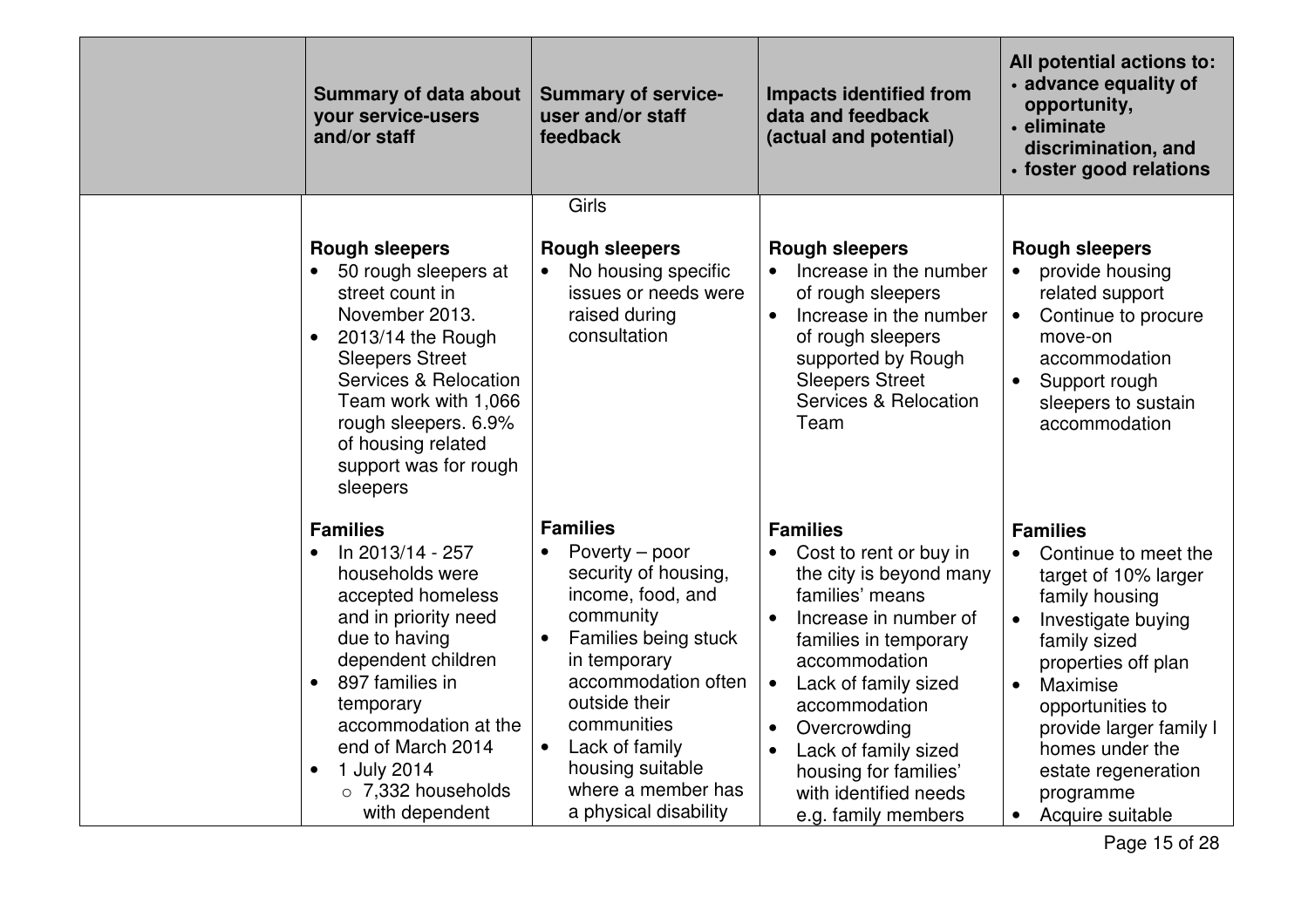| <b>Summary of data about</b><br>your service-users<br>and/or staff                                                                                                                                                                                                                                                                                   | <b>Summary of service-</b><br>user and/or staff<br>feedback                                                                                                                                                                         | <b>Impacts identified from</b><br>data and feedback<br>(actual and potential)                                                           | All potential actions to:<br>· advance equality of<br>opportunity,<br>· eliminate<br>discrimination, and<br>· foster good relations                                                                                                                                                             |
|------------------------------------------------------------------------------------------------------------------------------------------------------------------------------------------------------------------------------------------------------------------------------------------------------------------------------------------------------|-------------------------------------------------------------------------------------------------------------------------------------------------------------------------------------------------------------------------------------|-----------------------------------------------------------------------------------------------------------------------------------------|-------------------------------------------------------------------------------------------------------------------------------------------------------------------------------------------------------------------------------------------------------------------------------------------------|
| children on the<br>housing register<br>representing 38%<br>of all households<br>$\circ$ 2,647 households<br>with dependent<br>children on the<br>housing register<br>were assessed as<br>being overcrowded<br>$\circ$ 259 of households<br>on the housing<br>register with<br>dependent children<br>and a member<br>who had a physical<br>disability | Lack of family support<br>$\bullet$<br>services can result in<br>young people being<br>evicted<br>Create the right mix of<br>$\bullet$<br>housing to encourage<br>churn and therefore<br>release larger homes<br>across all tenures | has a disability<br>Poor housing<br>$\bullet$<br>conditions can have<br>Impact on the health<br>and wellbeing of low<br>income families | temporary<br>accommodation<br>properties for families<br>Continued funding for<br>$\bullet$<br>targeted Tenants<br><b>Incentive Scheme</b><br>Work with private<br>$\bullet$<br>rented sector to<br>alleviate evictions<br>Work with private<br>rented sector to<br>improve house<br>conditions |
| <b>Substance misusers</b><br>2.5% of housing<br>related support is for<br>substance misusers<br>In 2012 - 1,582 clients<br>$\bullet$<br>were in substance<br>misuse treatment<br>programmes and a<br>further 1,000 people<br>need support to keep<br>their homes                                                                                     | <b>Substance misusers</b><br>No housing specific<br>$\bullet$<br>issues or needs were<br>raised during<br>consultation                                                                                                              | <b>Substance misusers</b><br>Housing stability has an<br>affect on positive outcomes<br>for substance misusers                          | <b>Substance misusers</b><br>Work to increase<br>$\bullet$<br>move-on provision<br>Work to secure<br>$\bullet$<br>housing related<br>support                                                                                                                                                    |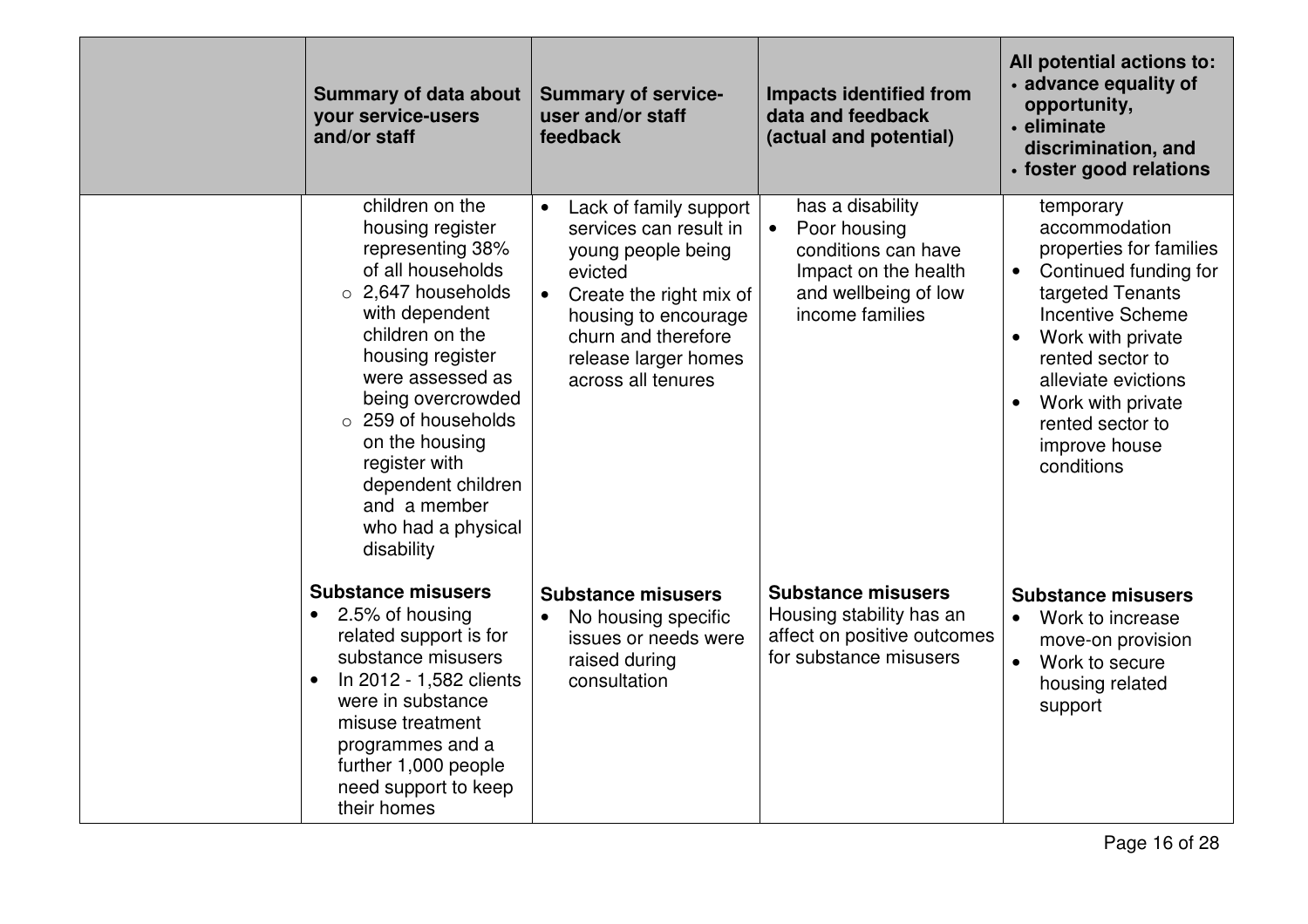| <b>Summary of data about</b><br>your service-users<br>and/or staff                                                                                                                                                                                                                                                                                                                                                                                                                                                                                                                        | <b>Summary of service-</b><br>user and/or staff<br>feedback                                                                                                                                                                                                                                                                                                                                                                                                                                                                    | <b>Impacts identified from</b><br>data and feedback<br>(actual and potential)                                                                                                                                                                                                                                                                        | All potential actions to:<br>• advance equality of<br>opportunity,<br>• eliminate<br>discrimination, and<br>· foster good relations                                                                                                                                                                                                                                                                                                                                                                                    |
|-------------------------------------------------------------------------------------------------------------------------------------------------------------------------------------------------------------------------------------------------------------------------------------------------------------------------------------------------------------------------------------------------------------------------------------------------------------------------------------------------------------------------------------------------------------------------------------------|--------------------------------------------------------------------------------------------------------------------------------------------------------------------------------------------------------------------------------------------------------------------------------------------------------------------------------------------------------------------------------------------------------------------------------------------------------------------------------------------------------------------------------|------------------------------------------------------------------------------------------------------------------------------------------------------------------------------------------------------------------------------------------------------------------------------------------------------------------------------------------------------|------------------------------------------------------------------------------------------------------------------------------------------------------------------------------------------------------------------------------------------------------------------------------------------------------------------------------------------------------------------------------------------------------------------------------------------------------------------------------------------------------------------------|
| <b>Carers</b><br>The 2011 Census<br>reported there were<br>23,967 carers living in<br>the city, representing<br>8.8% of the<br>population, which is<br>less than the national<br>proportion<br>young carers are<br>more likely to be from<br>Black, Asian or<br>minority ethnic<br>communities.<br>It is estimated that the<br>$\bullet$<br>average annual<br>income for families<br>with young carers is<br>£5,000 less than other<br>families.<br>People who identify<br>as Gypsies and<br>Travellers are more<br>likely to be providing<br>unpaid care than any<br>other ethnic group. | <b>Carers</b><br>Particular issues for<br>young carers who<br>need 'sheltered' style<br>accommodation<br>Increasing gap<br>$\bullet$<br>between benefits and<br>cost of living<br>Affordable homes<br>$\bullet$<br>were no longer<br>affordable<br>Need to consider<br>demand on<br>community services<br>when planning<br>housing<br>Support part buy/part<br>rent<br>More shared homes<br>$\bullet$<br>Not enough<br>supported living<br>Access to information<br>$\bullet$<br>Help with making<br>$\bullet$<br>homes warmer | <b>Carers</b><br>Increase in number<br>carers<br>Carers more likely to be<br>$\bullet$<br>in debt<br>Carers more likely to be<br>$\bullet$<br>on low income<br>Carers more likely to<br>experience poor health<br>Hidden young carers<br>More housing options<br>needed<br>Lack of information<br>$\bullet$<br>More likely to suffer fuel<br>poverty | <b>Carers</b><br>Improve house<br>conditions<br>Assist carers to<br>$\bullet$<br>maximise their<br>incomes<br>$\bullet$<br>Provide telecare<br>support<br>Rehouse to suitable<br>$\bullet$<br>social housing<br>Work with private<br>rented sector<br>landlords<br>Support with<br>$\bullet$<br>adaptations<br>Ensure all new<br>$\bullet$<br>affordable housing<br>meets lifetime homes<br>standard<br>Continue to meet the<br>$\bullet$<br>target of 10% fully<br>wheelchair accessible<br>new affordable<br>housing |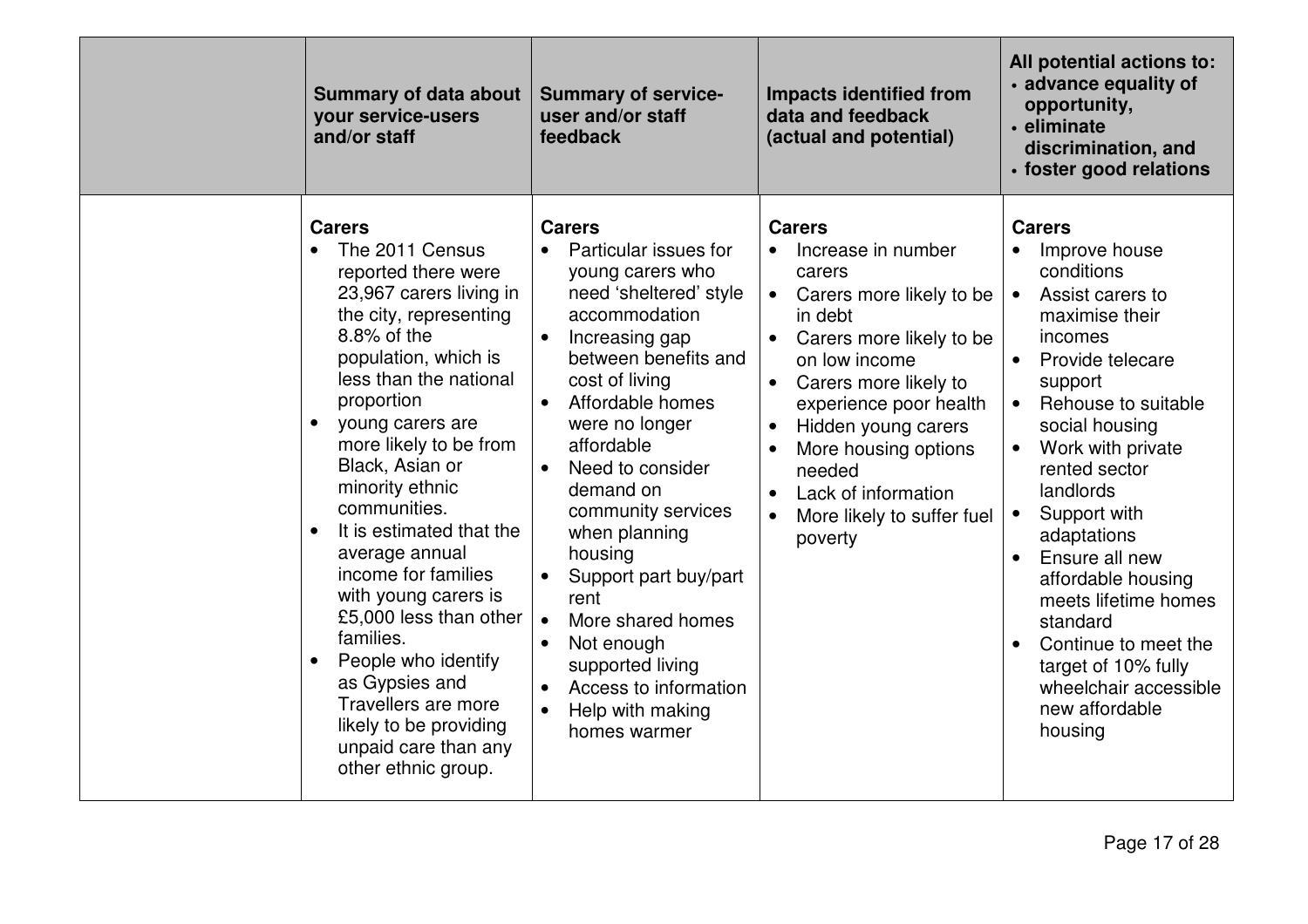|                                                                                                                                                                                                        | <b>Summary of data about</b><br>your service-users<br>and/or staff                                                                                                                                                                               | <b>Summary of service-</b><br>user and/or staff<br>feedback                                                                                                                                                                                                                                                                                       | <b>Impacts identified from</b><br>data and feedback<br>(actual and potential)                                                                                                                                                                                                                                                                                                                                                                                                                                                                                                                                               | All potential actions to:<br>· advance equality of<br>opportunity,<br>· eliminate<br>discrimination, and<br>· foster good relations                                                                                                                                                                                                                                                                                                                                                                                                                                                        |
|--------------------------------------------------------------------------------------------------------------------------------------------------------------------------------------------------------|--------------------------------------------------------------------------------------------------------------------------------------------------------------------------------------------------------------------------------------------------|---------------------------------------------------------------------------------------------------------------------------------------------------------------------------------------------------------------------------------------------------------------------------------------------------------------------------------------------------|-----------------------------------------------------------------------------------------------------------------------------------------------------------------------------------------------------------------------------------------------------------------------------------------------------------------------------------------------------------------------------------------------------------------------------------------------------------------------------------------------------------------------------------------------------------------------------------------------------------------------------|--------------------------------------------------------------------------------------------------------------------------------------------------------------------------------------------------------------------------------------------------------------------------------------------------------------------------------------------------------------------------------------------------------------------------------------------------------------------------------------------------------------------------------------------------------------------------------------------|
| <b>Cumulative impact</b><br>(this is an impact that<br>appears when you<br>consider services or<br>activities together. A<br>change or activity in one<br>area may create an<br>impact somewhere else) | Housing needs (as<br>highlighted above and in<br>our data analysis reports)<br>has a direct impact on<br>health, social care,<br>wellbeing, education,<br>social cohesion,<br>economy, life chances,<br>poverty, deprivation,<br>inequality etc. | Delayed discharge from<br>hospital<br>Overcrowding<br>Housing costs - buying<br>and renting not<br>affordable<br>Low paid workers (e.g.<br>care workers) unable to<br>afford to live in the city<br>Impact of unsecure<br>accommodation on<br>children's schooling<br>Lack of family housing<br>Appropriate adaptations<br>and accessible housing | Poor quality, unaffordable<br>housing, housing that is<br>inappropriate and the lack<br>of housing has a direct<br>impact on people's health<br>wellbeing and<br>independence and<br>therefore can have<br>implications for social care,<br>education and health<br>Lack of secure family sized<br>homes has an impact on<br>health, educational<br>attainment<br>Lack of affordable homes<br>has an impact on adult<br>social care workers<br>Lack of appropriate<br>housing related support<br>has an impact on health,<br>social care and crime and<br>disorder<br>Poor housing quality<br>impacts on the<br>environment | Maximise opportunities to<br>develop affordable<br>housing – through<br>registered provider<br>provision and our own<br>estate regeneration<br>programme<br>Maximise opportunities to<br>develop family sized<br>housing – through<br>registered provider<br>provision and our own<br>estate regeneration<br>programme<br>Maximise opportunities to<br>provide fully wheelchair<br>accessible new council<br>homes under the estate<br>regeneration programme<br>Investigate buying off<br>plan on new<br>developments<br>Increase take up of<br>grants and loans for<br>home improvements |

Page 18 of 28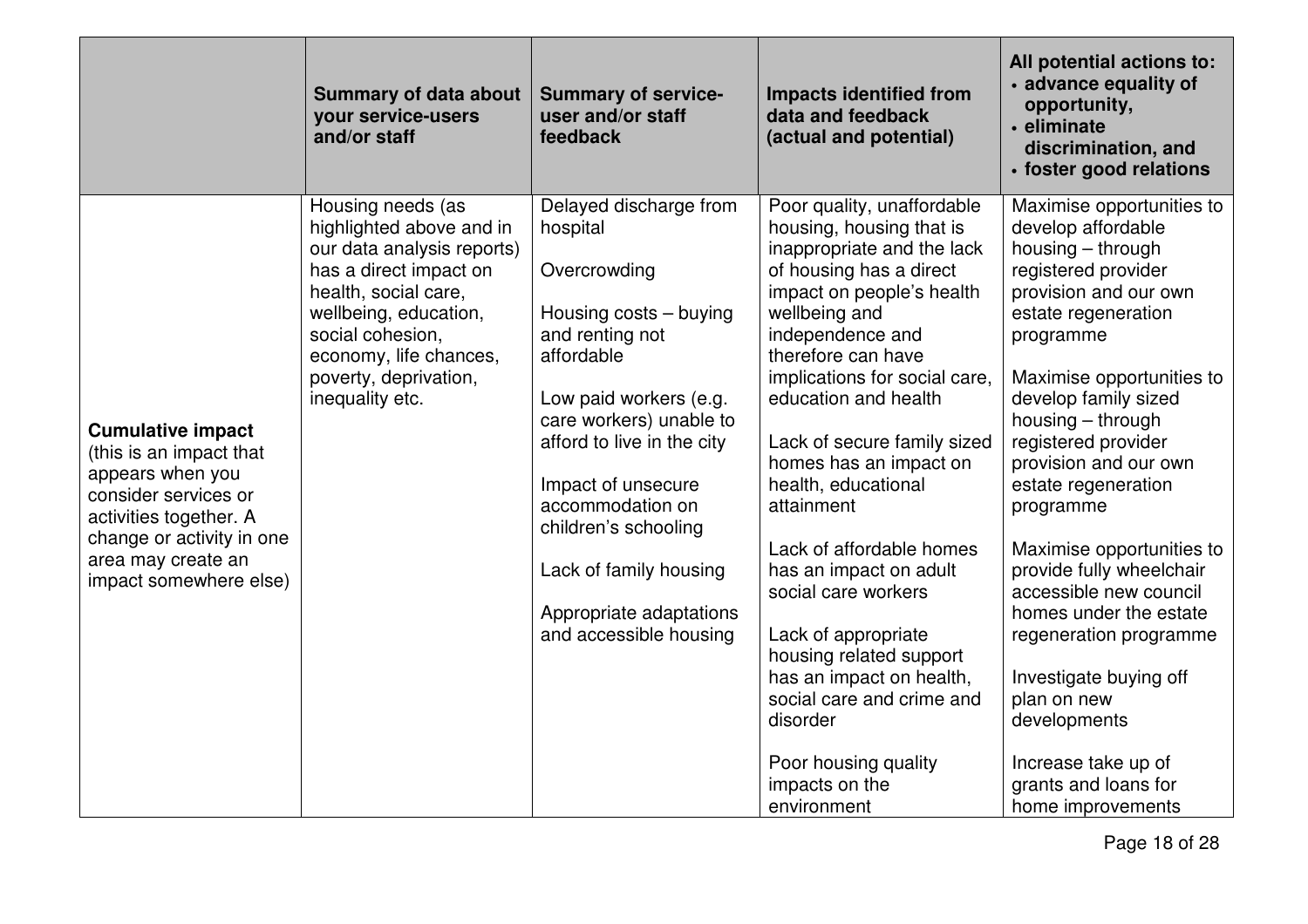| <b>Summary of data about</b><br>your service-users<br>and/or staff | <b>Summary of service-</b><br>user and/or staff<br>feedback | Impacts identified from<br>data and feedback<br>(actual and potential)                                                                                                                                                                                                         | All potential actions to:<br>• advance equality of<br>opportunity,<br>• eliminate<br>discrimination, and<br>• foster good relations |
|--------------------------------------------------------------------|-------------------------------------------------------------|--------------------------------------------------------------------------------------------------------------------------------------------------------------------------------------------------------------------------------------------------------------------------------|-------------------------------------------------------------------------------------------------------------------------------------|
|                                                                    |                                                             | Lack of affordable housing<br>impacts the city's economy<br>Shortage of appropriate<br>adapted homes has an<br>impact on hospital<br>discharge, health,<br>wellbeing and<br>independence of people<br>(adult / child) with a<br>disability, their carers and<br>their families | Adaptations team work<br>with housing<br>management<br>Explore funding streams<br>for energy efficiency                             |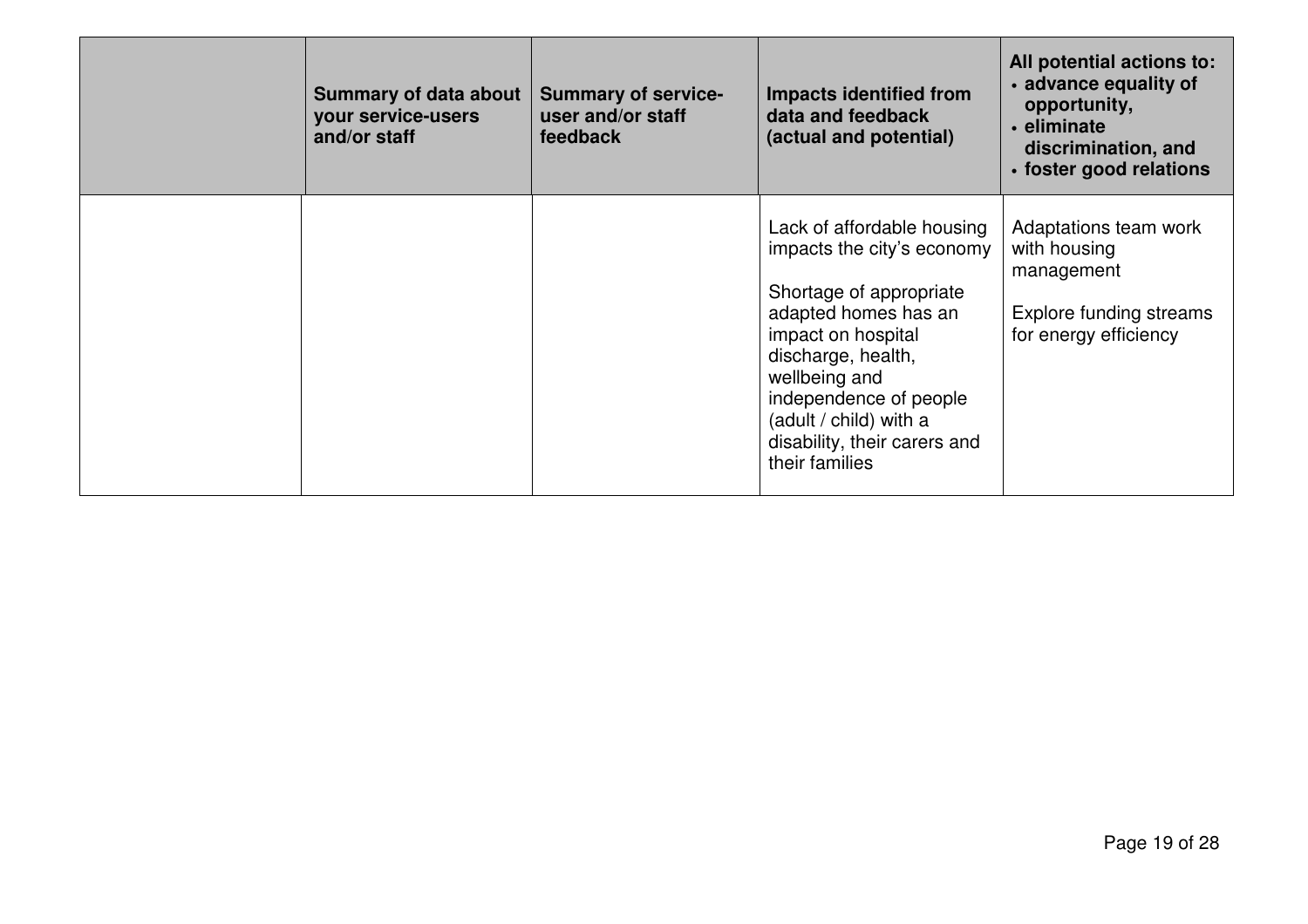# **2. Prioritised Action Plan:**

**Housing Strategy 2015 Action Plan (Note: detailed actions to deliver these objectives to be developed Q1 2015):** 

| <b>Action</b>                                                 |    | <b>Measure</b>                                                                                                                                                                                                        | Lead                               | <b>Timeframe</b> |
|---------------------------------------------------------------|----|-----------------------------------------------------------------------------------------------------------------------------------------------------------------------------------------------------------------------|------------------------------------|------------------|
| <b>Priority 1:</b><br><b>Improve Housing</b><br><b>Supply</b> |    |                                                                                                                                                                                                                       |                                    |                  |
| <b>New Affordable</b><br><b>Housing</b>                       | 1. | Prioritise support for new housing development that delivers a housing mix<br>the city needs with a particular emphasis on family, Affordable Rent and<br>where feasible, Social Rented housing.                      | <b>Martin Reid</b>                 | 2015-2019        |
|                                                               | 2. | Continue work with a range of partners including Homes & Communities<br>Agency, housing associations and the community housing sector to develop<br>more affordable housing.                                          | <b>Martin Reid</b>                 | 2015-2019        |
|                                                               | 3. | Directly provide more council housing, such as by developing ourselves<br>through our New Homes for Neighbourhoods programme, buying new homes<br>off-plan or by supporting others to build and manage on our behalf. | <b>Martin Reid/Nick</b><br>Hibberd | 2015-2019        |
|                                                               | 4. | Use Right To Buy receipts and developer contributions to fund new housing.                                                                                                                                            | <b>Nick Hibberd</b>                | 2015-2019        |
|                                                               | 5. | Maximise housing provided from best use of the Council's Housing Revenue<br>Account (HRA) investment, land and buildings.                                                                                             | <b>Nick Hibberd</b>                | 2015-2019        |
|                                                               | 6. | Support housing associations and community housing organisations with<br>their proposals to deliver affordable homes.                                                                                                 | <b>Martin Reid</b>                 | 2015-2019        |
|                                                               | 7. | Work with the local business sector to maximise housing on mixed use<br>developments incorporating homes, offices and retail.                                                                                         | <b>Martin Reid</b>                 | 2015-2019        |
|                                                               | 8. | Continue to look at alternative use of public assets including land, with a<br>focus on maximising the social value of opportunities where appropriate.                                                               | <b>Nick Hibberd</b>                | 2015-2019        |
|                                                               | 9. | Where compatible with local and national planning policy, increase housing<br>supply through the conversion of unused and unneeded properties.                                                                        | <b>Rob Fraser</b>                  | 2015-2019        |
|                                                               |    | 10. Continue to work with adjacent local authorities in the Greater Brighton and<br>Coastal West Sussex area to address unmet housing need across a sub-<br>regional area.                                            | <b>Martin Reid</b>                 | 2015-2019        |
|                                                               |    | 11. In accordance with City Plan policy, support taller buildings and higher<br>density development in appropriate locations of the city.                                                                             | <b>Rob Fraser</b>                  | 2015-2019        |
|                                                               |    | 12. Reinvigorate the Home Ownership for People with Long-term Disabilities                                                                                                                                            | <b>Martin Reid</b>                 | 2015-2019        |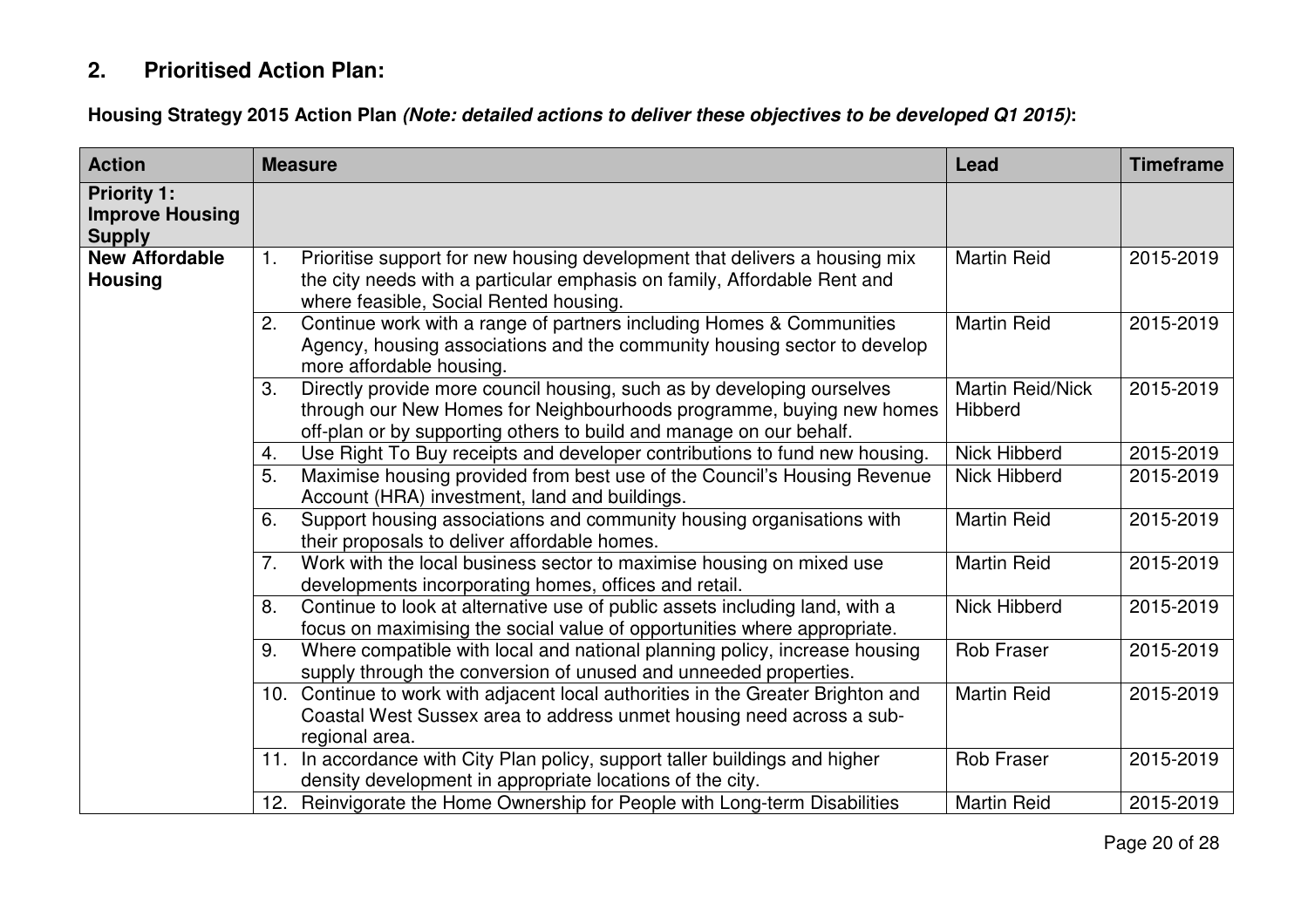| <b>Action</b>          | <b>Measure</b>                                                                                                                                                                                                                                                     | Lead                                      | <b>Timeframe</b> |
|------------------------|--------------------------------------------------------------------------------------------------------------------------------------------------------------------------------------------------------------------------------------------------------------------|-------------------------------------------|------------------|
|                        | scheme.                                                                                                                                                                                                                                                            |                                           |                  |
| <b>Family Housing</b>  | 13. Prioritise family housing in our housing investment plan and in enabling work<br>with Homes & Communities Agency, Registered Providers and other<br>partners.                                                                                                  | <b>Martin Reid</b>                        | 2015-2019        |
|                        | 14. Look to new developments to deliver family housing as part of the affordable<br>housing requirement.                                                                                                                                                           | <b>Martin Reid</b>                        | 2015-2019        |
|                        | 15. Support households wanting to downsize to increase supply of available<br>family housing.                                                                                                                                                                      | Rachel Chasseaud                          | 2015-2019        |
|                        | 16. Work with occupational therapists and social workers to ensure that family<br>properties are allocated and adapted in a co-ordinated manner.                                                                                                                   | Martin Reid /<br>Denise D'Souza           | 2015-2019        |
|                        | 17. Early intervention for families struggling with accommodation including<br>money advice and tenancy support.                                                                                                                                                   | Denise D'Souza /<br><b>Adrian Channon</b> | 2015-2019        |
| <b>Community</b>       | 18. Promote the concept of Community Housing.                                                                                                                                                                                                                      | <b>Martin Reid</b>                        | 2015-2019        |
| <b>Housing Sector</b>  | Explore the viability of Community Land Trust and wider community housing<br>19.<br>development options when land is available with a focus on maximising the<br>social value of new developments where appropriate.                                               | Martin Reid / Nick<br>Hibberd             | 2015-2019        |
|                        | 20. Explore the use of commercial properties for co-operatives where compatible<br>with City Plan policies.                                                                                                                                                        | Rob Fraser /<br><b>Martin Reid</b>        | 2015-2019        |
|                        | 21. Share information on development opportunities with the Community<br>Housing Network.                                                                                                                                                                          | <b>Rob Fraser</b>                         | 2015-2019        |
| <b>Student Housing</b> | 22. Continue to support the development of new affordable purpose built student<br>accommodation in a range of locations within the city in accordance with City<br>Plan policies.                                                                                 | Martin Reid / Rob<br>Fraser               | 2015-2019        |
|                        | 23. Support local initiatives to integrate students and the local communities<br>through shared projects such as the Good Neighbour Guides.                                                                                                                        | <b>Universities</b>                       | 2015-2019        |
|                        | 24. Reduce the impact of student lets on neighbourhoods through managing the<br>concentration of student lets (City Plan policy) and other measures such as<br>requiring safe bicycle storage, communal bins and working with letting<br>agents to reduce signage. | <b>Universities</b>                       | 2015-2019        |
|                        | 25. Promote support services to students around tenancy management, rights,<br>and responsibilities.                                                                                                                                                               | <b>Universities</b>                       | 2015-2019        |
|                        | 26. Work with bordering authorities to support satellite campuses.                                                                                                                                                                                                 | <b>Universities</b>                       | 2015-2019        |
|                        | 27. Promote the Student's Union "Rate Your Landlord" report across the city and                                                                                                                                                                                    | <b>Universities</b>                       | 2015-2019        |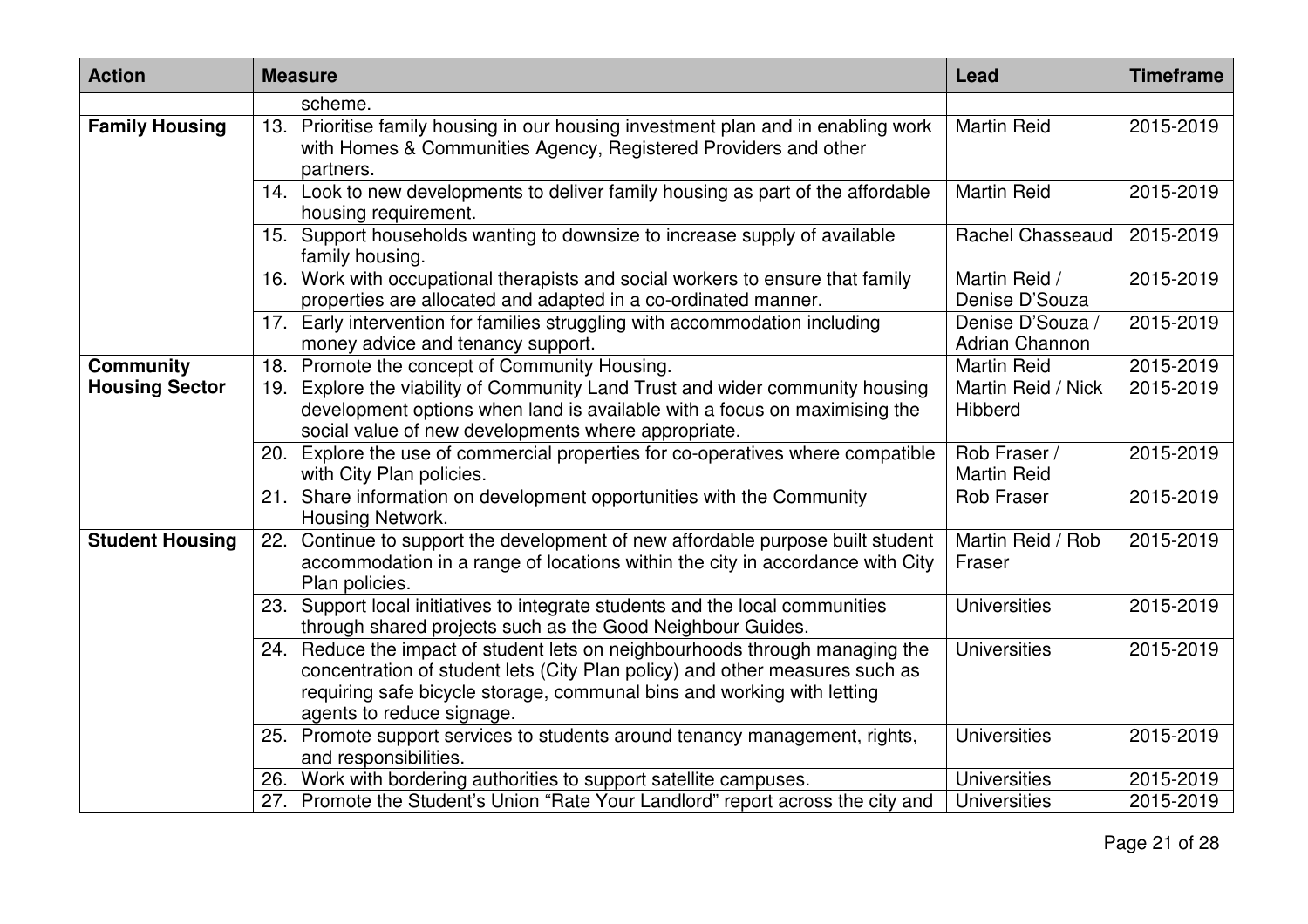| <b>Action</b>                                                  | <b>Measure</b>                                                                                                                                                                                                                                                  | Lead                                  | <b>Timeframe</b> |
|----------------------------------------------------------------|-----------------------------------------------------------------------------------------------------------------------------------------------------------------------------------------------------------------------------------------------------------------|---------------------------------------|------------------|
|                                                                | the idea of rented accommodation that is 'fit for study'.                                                                                                                                                                                                       |                                       |                  |
| <b>Priority 2:</b><br><b>Improve Housing</b><br><b>Quality</b> |                                                                                                                                                                                                                                                                 |                                       |                  |
| <b>Decent Warm</b><br><b>Homes</b>                             | 28. Continue to promote the highest possible building, space and environmental<br>standards in all new developments, including new council homes being built<br>to high sustainability levels.                                                                  | <b>Martin Reid</b>                    | 2015-2019        |
|                                                                | Promote available grants and loans to owner occupiers and landlords.<br>29.                                                                                                                                                                                     | <b>Martin Reid</b>                    | 2015-2019        |
|                                                                | 30. Continue to improve council housing sustainability standards.                                                                                                                                                                                               | <b>Martin Reid</b>                    | 2015-2019        |
|                                                                | 31. Work through the One Planet City Sustainability Action Plan to set a target<br>on reducing the carbon emissions from the city's housing.                                                                                                                    | <b>Martin Reid</b>                    | 2015-2019        |
|                                                                | 32. Continue the annual Warm Homes Healthy People Programme to support<br>vulnerable households.                                                                                                                                                                | Denise D'Souza                        | 2015-2019        |
|                                                                | 33. Work with the Food Partnership to ensure that housing and food are linked to<br>improve well being and reduce waste.                                                                                                                                        | Jan Jonker                            | 2015-2019        |
|                                                                | 34. Further explore through the Strategic Housing Partnership and the Health &<br>Wellbeing Board how the housing sector can work in partnership with health,<br>social care and voluntary sector providers to improve health and wellbeing of<br>local people. | Martin Reid /<br><b>Alistair Hill</b> | 2015-2019        |
| <b>Empty Homes</b>                                             | 35. Continue successful system of making and maintaining contact with all<br>owners of empty property.                                                                                                                                                          | <b>Martin Reid</b>                    | 2015-2019        |
|                                                                | 36. Update the Empty Property Enforcement Protocol to encourage an increase<br>in the number of properties being returned to use.                                                                                                                               | <b>Martin Reid</b>                    | 2015-2019        |
|                                                                | Promote any available funding options to owners.<br>37.                                                                                                                                                                                                         | <b>Martin Reid</b>                    | 2015-2019        |
|                                                                | Explore additional funding opportunities as and when available.<br>38.                                                                                                                                                                                          | <b>Martin Reid</b>                    | 2015-2019        |
|                                                                | Consider empty commercial property as a potential source of new housing.<br>39.                                                                                                                                                                                 | <b>Martin Reid</b>                    | 2015-2019        |
| <b>Private Rented</b>                                          | Support a register of landlords in the city.<br>40.                                                                                                                                                                                                             | Martin Reid                           | 2015-2019        |
| <b>Sector</b>                                                  | Support for landlords to better manage properties.<br>41.                                                                                                                                                                                                       | <b>Martin Reid</b>                    | 2015-2019        |
|                                                                | 42. Develop an ethical standard for letting agents including a commitment to                                                                                                                                                                                    | <b>Martin Reid</b>                    | 2015-2019        |
|                                                                | equalities and diversity, a 'living rent' scheme where rents are linked to wage                                                                                                                                                                                 |                                       |                  |
|                                                                | inflation, and longer tenancies to support family stability.                                                                                                                                                                                                    |                                       |                  |
|                                                                | Up skill small and accidental landlords to improve tenancy management.<br>43.                                                                                                                                                                                   | <b>Martin Reid</b>                    | 2015-2019        |
|                                                                | 44. Promote commonhold ownership amongst leaseholders in the city (in both                                                                                                                                                                                      | Martin Reid /                         | 2015-2019        |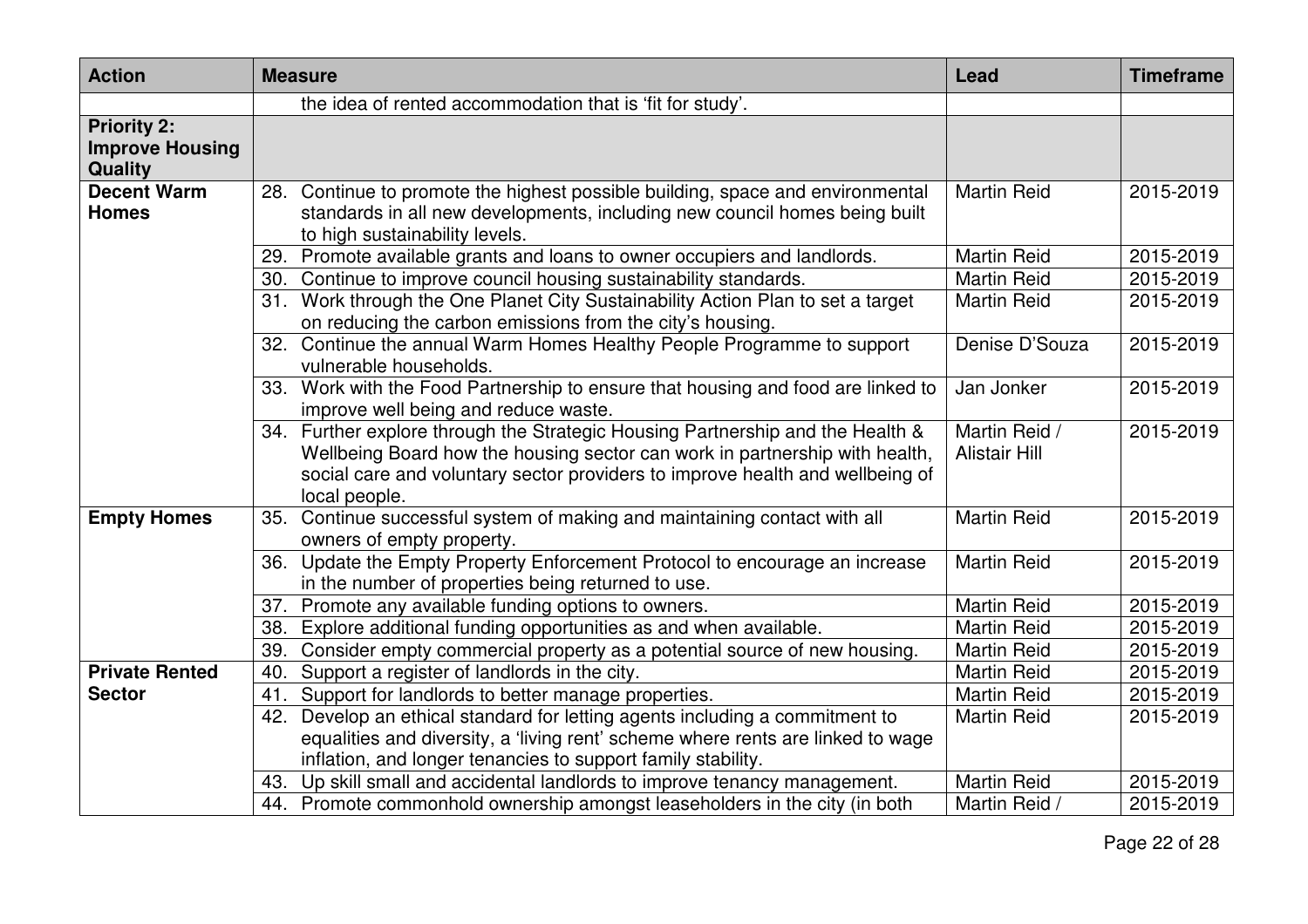| <b>Action</b>                                                  |     | <b>Measure</b>                                                                                                                                                      | Lead                               | <b>Timeframe</b> |
|----------------------------------------------------------------|-----|---------------------------------------------------------------------------------------------------------------------------------------------------------------------|------------------------------------|------------------|
|                                                                |     | the private sector and amongst council leaseholders when all the flats are<br>leasehold).                                                                           | <b>Rachel Chasseaud</b>            |                  |
|                                                                | 45. | Review evictions from the private rented sector to analyse the underlying<br>reasons behind homelessness.                                                           | Sylvia Peckham                     | 2015-2019        |
| <b>HMO Licencing</b>                                           | 46. | Promote the HMO licensing scheme so that we can ensure that un-licensed<br>HMO's are reported and licensed properties are of standard.                              | <b>Martin Reid</b>                 | 2015-2019        |
|                                                                |     | 47. Consult on extending HMO licensing to other areas where there is an<br>identified need.                                                                         | <b>Martin Reid</b>                 | 2015-2019        |
|                                                                | 48. | Respond to issues where legal standards are not being met.                                                                                                          | <b>Martin Reid</b>                 | 2015-2019        |
|                                                                | 49. | Improve refuse collection and storage where there are high levels of HMO's.                                                                                         | <b>Martin Reid</b>                 | 2015-2019        |
| <b>Priority 3:</b><br><b>Improve Housing</b><br><b>Support</b> |     |                                                                                                                                                                     |                                    |                  |
| <b>Homelessness</b><br><b>Prevention</b>                       | 50. | Provide Housing and Support Solutions that Tackle Homelessness and<br>Promote the Health and Well-being of Vulnerable Adults.                                       | Sylvia Peckham                     | 2015-2019        |
|                                                                | 51. | Provide 'whole families' housing and support solutions that tackle<br>homelessness and promote the well-being of families and young people.                         | Sylvia Peckham                     | 2015-2019        |
|                                                                | 52. | Develop Access to Settled Homes                                                                                                                                     | Sylvia Peckham                     | 2015-2019        |
|                                                                | 53. | Reduce Inequality and Tackle Homelessness amongst Our Communities of<br>Interest                                                                                    | Sylvia Peckham                     | 2015-2019        |
|                                                                | 54. | Provide Integrated Housing, Employment and Support Solutions as a<br><b>Platform for Economic Inclusion</b>                                                         | Sylvia Peckham                     | 2015-2019        |
| <b>Housing Related</b><br><b>Support</b>                       | 55. | Review and remodel the Integrated Support Pathway for homelessness so<br>that it can deliver a more personalised service with better outcomes for<br>service users. | Denise D'Souza                     | 2015-2019        |
|                                                                | 56. | Review service commissioning across health, housing, care and other<br>services so that we can ensure a joined up approach to prevention.                           | Denise D'Souza                     | 2015-2019        |
|                                                                | 57. | Improve health and social services for the single homeless.                                                                                                         | Denise D'Souza                     | 2015-2019        |
|                                                                | 58. | Support more independent accommodation to prevent long term use of<br>hostels and reduce rough sleeping.                                                            | Denise D'Souza                     | 2015-2019        |
|                                                                | 59. | Review how people access support services to ensure they are able to<br>access the most appropriate services for their needs.                                       | Denise D'Souza /<br>Sylvia Peckham | 2015-2019        |
|                                                                | 60. | Ensure supported housing reduces the need for residential care and other                                                                                            | Denise D'Souza                     | 2015-2019        |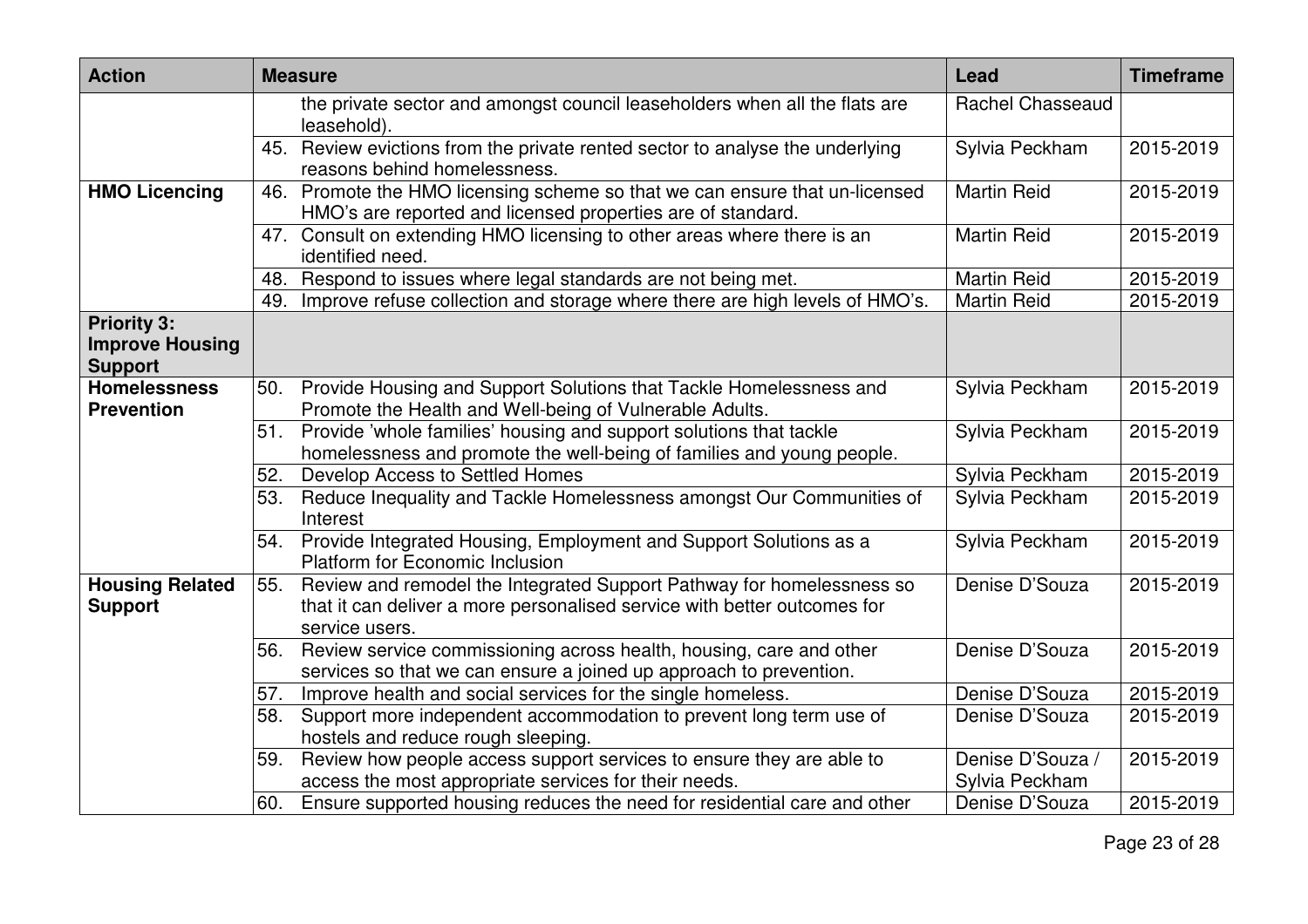| <b>Action</b>           |     | <b>Measure</b>                                                                                                                                          | Lead                                    | <b>Timeframe</b> |
|-------------------------|-----|---------------------------------------------------------------------------------------------------------------------------------------------------------|-----------------------------------------|------------------|
|                         |     | more intensive services.                                                                                                                                |                                         |                  |
|                         | 61. | Ensure a joint approach across housing, health and care services to tackle<br>the impact of housing on well being.                                      | Denise D'Souza /<br>Tom Scanlon         | 2015-2019        |
|                         | 62. | Ensure a joint approach to housing for people with learning disabilities across<br>housing, health and care services.                                   | Denise D'Souza                          | 2015-2019        |
|                         | 63. | Review outreach, advice, and floating support services to ensure that they<br>meet the need in the city.                                                | Denise D'Souza                          | 2015-2019        |
|                         | 64. | Support the early help pathway for young people and vulnerable adults who<br>are parents.                                                               | Denise D'Souza /<br><b>Steve Barton</b> | 2015-2019        |
|                         | 65. | Ensure that services support survivors of Violence Against Women and Girls<br>(VAWG).                                                                   | Denise<br>D'Souza/James<br>Rowlands     | 2015-2019        |
|                         | 66. | Ensure that services are accessible to people with autism.                                                                                              | Denise D'Souza                          | 2015-2019        |
|                         | 67. | Investigate the benefits of women only services.                                                                                                        | Denise D'Souza                          | 2015-2019        |
|                         | 68. | Referral panels to promote choice and mixed communities in supported<br>accommodation.                                                                  | Denise D'Souza /<br>Sylvia Peckham      | 2015-2019        |
|                         | 69. | Support the Mental Health Accommodation as a good practice model.                                                                                       | Denise D'Souza /<br><b>CCG</b>          | 2015-2019        |
|                         |     | 70. Assess the impact of any potential future budget challenges with community<br>groups and service users.                                             | Denise D'Souza                          | 2015-2019        |
| <b>Supporting Older</b> | 71. | Support further extra care developments including Brooke Mead.                                                                                          | <b>Martin Reid</b>                      | 2015-2019        |
| People                  | 72. | Remodel sheltered housing to ensure that it supports the right people and<br>improves social networks and well being.                                   | Rachel Chasseaud<br>Denise D'Souza      | 2015-2019        |
|                         | 73. | Continue to renovate sheltered schemes to convert studios into one bed<br>homes.                                                                        | Rachel Chasseaud                        | 2015-2019        |
|                         | 74. | Ensure that adaptations are done at the right time to support people to stay<br>in their homes when they want to.                                       | <b>Martin Reid</b>                      | 2015-2019        |
|                         | 75. | Support to people to 'downsize' when they choose and provide a range of<br>options for them and accessible tools to support decision making.            | <b>Rachel Chasseaud</b>                 | 2015-2019        |
|                         | 76. | Ensure that new developments are built to 'dementia friendly' standards and<br>that staff in older people services have access to training on dementia. | <b>Martin Reid</b>                      | 2015-2019        |
|                         |     | 77. Support community links between older people and students where both<br>groups can benefit.                                                         | <b>Universities</b>                     | 2015-2019        |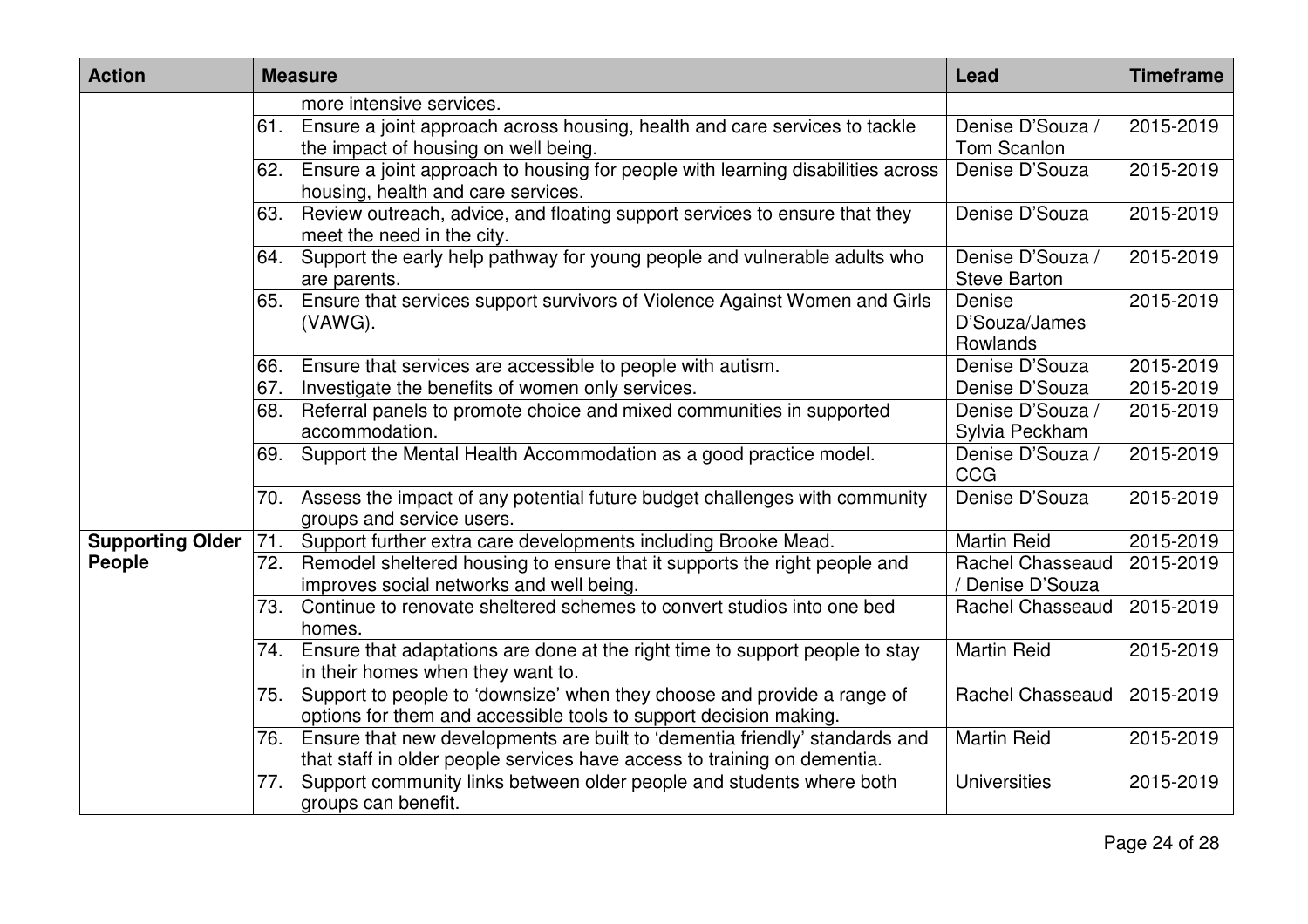| <b>Action</b>                        |     | <b>Measure</b>                                                                                                                              | Lead                                        | <b>Timeframe</b> |
|--------------------------------------|-----|---------------------------------------------------------------------------------------------------------------------------------------------|---------------------------------------------|------------------|
|                                      | 78. | Better links between sheltered schemes and surrounding communities.                                                                         | <b>Rachel Chasseaud</b>                     | 2015-2019        |
|                                      | 79. | Ensure new housing development includes community spaces.                                                                                   | <b>Martin Reid</b>                          | 2015-2019        |
| <b>Supporting our</b>                | 80. | Continue to work with the BME Needs Assessment Steering Group to identify                                                                   | <b>Martin Reid</b>                          | 2015-2019        |
| <b>Black and</b>                     |     | housing issues specific to BME communities.                                                                                                 |                                             |                  |
| <b>Minority Ethnic</b>               | 81. | Work with Community Safety to resolve housing issues and harassment in a                                                                    | Linda Beanlands                             | 2015-2019        |
| <b>Communities</b>                   |     | timely manner.                                                                                                                              |                                             |                  |
|                                      | 82. | Work with the BME groups to provide scrutiny on the Housing Strategy.                                                                       | <b>Martin Reid</b>                          | 2015-2019        |
|                                      | 83. | Improve front facing customer service at Council housing offices.                                                                           | <b>Valerie Pearce</b>                       | 2015-2019        |
|                                      | 84. | Review the equalities impact of the allocations of social housing and consider<br>the positive contribution made by single parent families. | Sylvia Peckham                              | 2015-2019        |
| <b>Supporting our</b><br><b>LGBT</b> | 85. | Ensure that as services are reviewed we check that they are accessible and<br>safe for all.                                                 | Denise D'Souza /<br><b>Valerie Pearce</b>   | 2015-2019        |
| <b>Communities</b>                   | 86. | Carry out more research in partnership with community groups to identify                                                                    | <b>Martin Reid</b>                          | 2015-2019        |
|                                      |     | specific gaps and needs.                                                                                                                    |                                             |                  |
|                                      | 87. | Joint work with Community Safety to resolve housing issues and harassment                                                                   | Linda Beanlands                             | 2015-2019        |
|                                      |     | in a timely manner.                                                                                                                         |                                             |                  |
|                                      | 88. | Investigate potential impacts of 'out of area' placements for LGBT people in                                                                | Sylvia Peckham                              | 2015-2019        |
|                                      |     | relation to local services and support networks.                                                                                            |                                             |                  |
|                                      | 89. | Work with sheltered housing providers to ensure that services are accessible<br>for the LGBT communities.                                   | <b>Rachel Chasseaud</b><br>/ Denise D'Souza | 2015-2019        |
|                                      | 90. | Support local LGBT agencies who are working with LGBT agencies in other                                                                     | Sylvia Peckham                              | 2015-2019        |
|                                      |     | areas where LGBT people are looking to move to Brighton to ensure this is                                                                   |                                             |                  |
|                                      |     | done in a planned way.                                                                                                                      |                                             |                  |
|                                      | 91. | Use the skills in LGBT community groups to deliver improvements to frontline                                                                | Valerie Pearce /                            | 2015-2019        |
|                                      |     | housing services.                                                                                                                           | Sylvia Peckham                              |                  |
|                                      | 92. | Examine the provision of LGBT specific housing support services in the city.                                                                | Denise D'Souza                              | 2015-2019        |
|                                      | 93. | Continue to implement Trans Scrutiny Panel Recommendations for Housing                                                                      | Sylvia Peckham                              | 2015-2019        |
|                                      |     | and consider the recommendations of the forthcoming Trans Needs                                                                             |                                             |                  |
|                                      |     | Assessment.                                                                                                                                 |                                             |                  |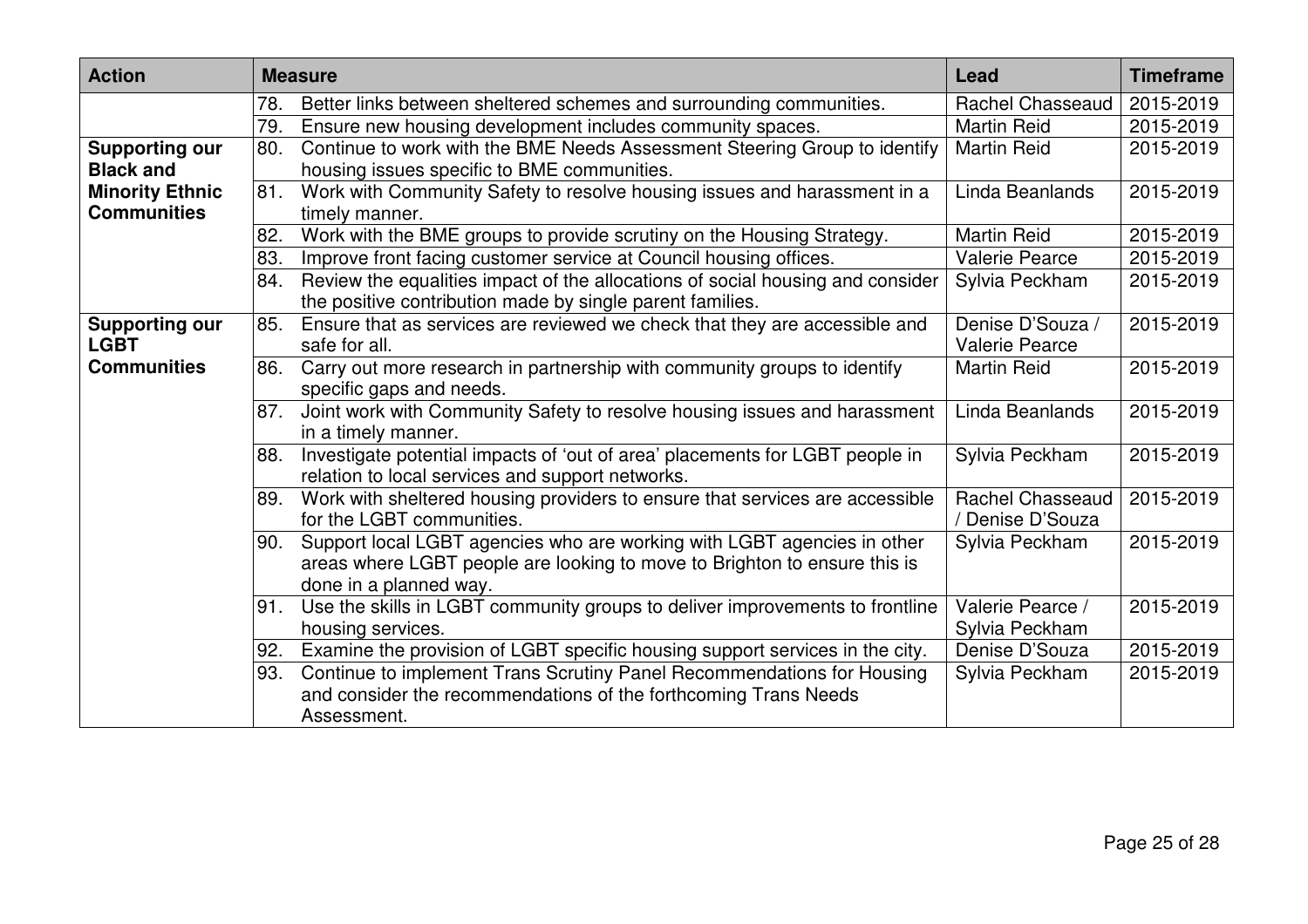### **3. List detailed data and/or community feedback which informed your EIA**

| <b>Title</b> (of data, research or<br>engagement)                           | <b>Date</b> | Gaps in data<br>(Identify how you will fill these gaps in future, in your action plan) | <b>Contact</b>    |
|-----------------------------------------------------------------------------|-------------|----------------------------------------------------------------------------------------|-------------------|
| Housing Strategy 2015:<br><b>Supporting Data Analysis</b>                   | Sep 2014    | No strategic housing related material gaps identified                                  | Andy<br>Staniford |
| Housing Strategy 2015:<br><b>Family Housing Supporting</b><br>Data Analysis | Sep 2014    | No strategic housing related material gaps identified                                  | Andy<br>Staniford |
| Housing Strategy 2015:<br>Consultation Report 1 - Initial<br>Scoping        | Sep 2014    | No strategic housing related material gaps identified                                  | Andy<br>Staniford |
| Housing Strategy 2015:<br>Consultation Report 2 - Draft<br>Strategy         | Dec 2014    | No strategic housing related material gaps identified                                  | Andy<br>Staniford |

## **4. EIA sign-off:**

| <b>Lead Equality Impact Assessment officer:</b> Sue Garner-Ford |                       | Date: 14 October 2014  |
|-----------------------------------------------------------------|-----------------------|------------------------|
| Directorate Management Team rep:                                | <b>Andy Staniford</b> | Date: 19 December 2014 |
| <b>Communities and Equality Team officer:</b>                   | Sarah Tighe-Ford      | Date: 19 December 2014 |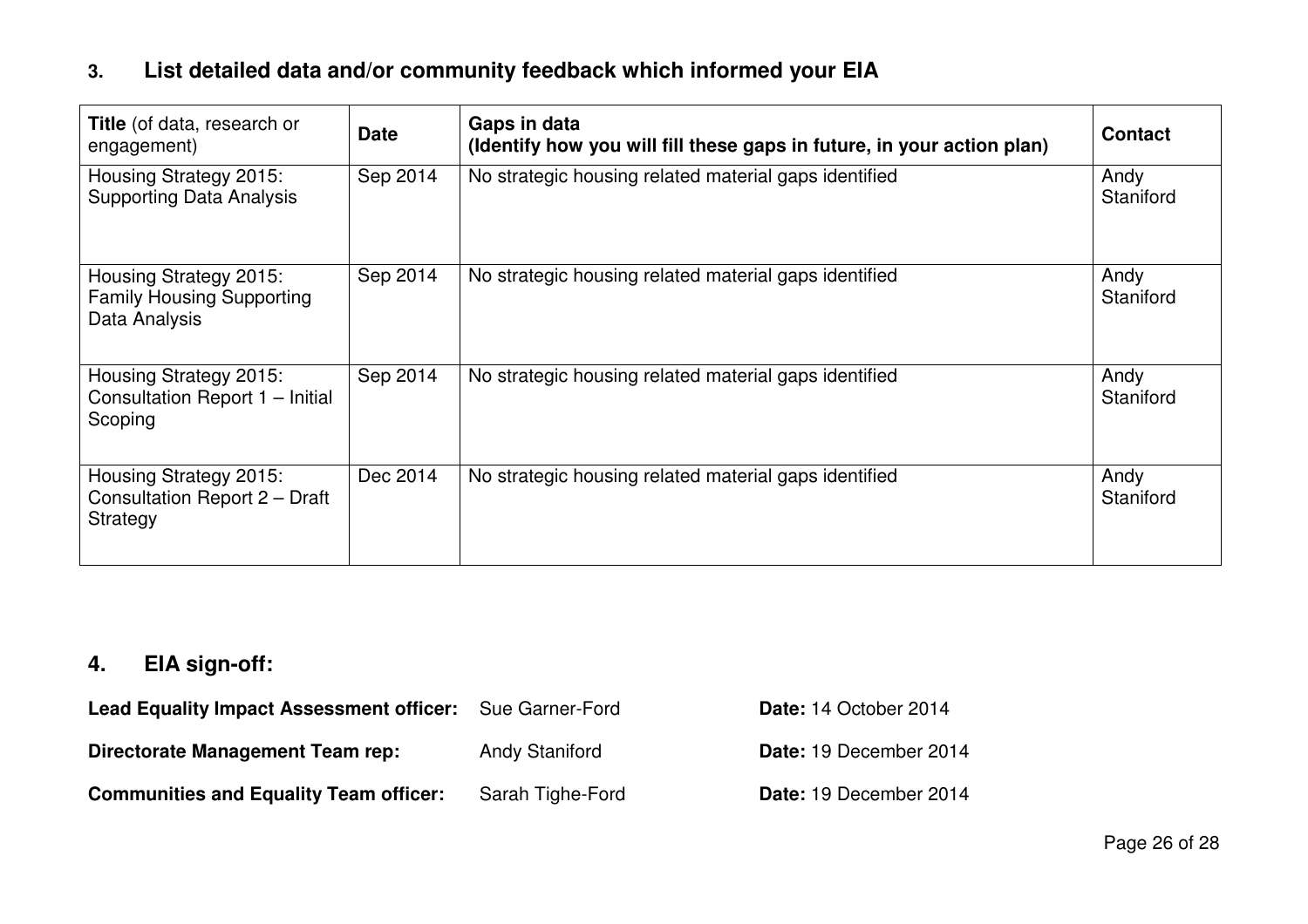#### **Equalities Impact Assessment Publication Template**

| <b>Name of EIA:</b>                                                          | Housing Strategy 2015                                                                                                                                                                                                                                                                                                                                                                                                                                                                                                                                                                                                                                                                                                                                                  | <b>ID Number</b>             | <b>H57</b>    |  |
|------------------------------------------------------------------------------|------------------------------------------------------------------------------------------------------------------------------------------------------------------------------------------------------------------------------------------------------------------------------------------------------------------------------------------------------------------------------------------------------------------------------------------------------------------------------------------------------------------------------------------------------------------------------------------------------------------------------------------------------------------------------------------------------------------------------------------------------------------------|------------------------------|---------------|--|
| <b>Lead Team:</b>                                                            | <b>Housing Strategy Team</b>                                                                                                                                                                                                                                                                                                                                                                                                                                                                                                                                                                                                                                                                                                                                           | <b>Date EIA</b><br>completed | December 2014 |  |
| <b>Summary of EIA:</b>                                                       | The focus of the this EIA is the development of the new Housing Strategy 2015 (available at www.brighton-<br>hove.gov.uk/housingstrategy) and is a citywide strategy that is relevant to everyone living in the city<br>irrespective of the type of housing tenure they live in and housing issues they have.                                                                                                                                                                                                                                                                                                                                                                                                                                                          |                              |               |  |
|                                                                              | The strategy identifies the key housing needs that matter to local people and action to be taken that will<br>make a real difference to their lives and have a positive impact on the city's population. It sets out how the<br>council and its partners will work together to address housing pressures in the city and bring benefits to the<br>city through levering in funding for the authority and its partners.                                                                                                                                                                                                                                                                                                                                                 |                              |               |  |
| <b>Summary of</b><br>relevant data: what<br>information informed<br>the EIA? | Pressures from an increasing population, high property and rental prices, poor quality housing with a third of<br>the city's housing stock non-decent, limited opportunities for new development and the effects of welfare reform<br>are impacting on many families, particularly our most vulnerable residents. Over the past few years we have<br>seen an increase in the number of households accepted as homeless and in priority need, placed in temporary<br>accommodation and on our Joint Housing Register.<br>Supporting data form a variety of sources has been analysed and presenting in the following documents                                                                                                                                          |                              |               |  |
|                                                                              | available at www.brighton-hove.gov.uk/housingstrategy:<br>Housing Strategy 2015: Supporting Data Analysis<br>Housing Strategy 2015: Family Housing Supporting Data Analysis                                                                                                                                                                                                                                                                                                                                                                                                                                                                                                                                                                                            |                              |               |  |
| <b>Summary of</b><br>consultation: who<br>was consulted and<br>how?          | This strategy, the themes and priority actions have been developed through extensive consultation with<br>commissioners, service providers, community groups and residents over 2014. In addition to attending a wide<br>range of individual meetings and partnership meetings, three key events were held, a main stakeholder event,<br>a BME community event hosted by BMECP and one for those with disabilities hosted by the Fed Centre for<br>Independent Living. There was also an online consultation questionnaire. We promoted our events and<br>engagement routes via social media using the council's Twitter account and Facebook page. A detailed<br>Housing Strategy 2015 Consultation Reports are available at www.brighton-hove.gov.uk/housingstrategy |                              |               |  |